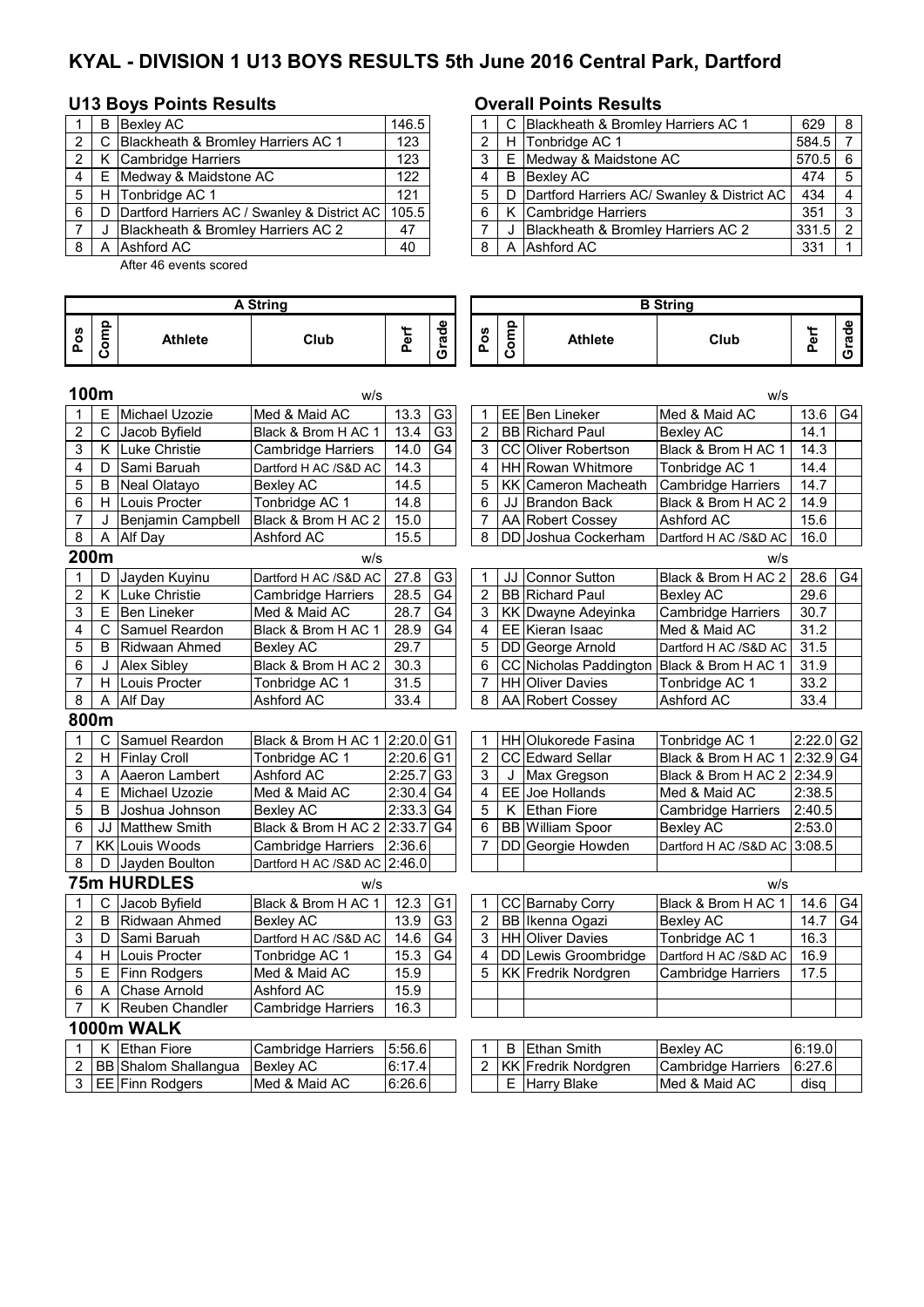### **HIGH JUMP**

| 1                       |                | HH Charlie Costello        | G <sub>2</sub><br>Tonbridge AC 1<br>1.30<br>Tonbridge AC 1<br>1.40<br>$\mathbf{1}$<br>H Oliver Hill |                                                                                                                                                     |                |                           |   |                                            |                           |       |  |  |  |
|-------------------------|----------------|----------------------------|-----------------------------------------------------------------------------------------------------|-----------------------------------------------------------------------------------------------------------------------------------------------------|----------------|---------------------------|---|--------------------------------------------|---------------------------|-------|--|--|--|
| $\overline{c}$          | D              | Jayden Kuyinu              | Dartford H AC /S&D AC                                                                               | $\overline{c}$<br>G <sub>3</sub><br>1.35<br>Κ<br>Cameron Macheath<br>1.20<br><b>Cambridge Harriers</b>                                              |                |                           |   |                                            |                           |       |  |  |  |
| 3                       | B              | Ethan Smith                | <b>Bexley AC</b>                                                                                    | 1.25                                                                                                                                                |                | $\overline{c}$            |   | BB Ikenna Ogazi                            | <b>Bexley AC</b>          | 1.20  |  |  |  |
| 4                       |                | <b>KK Thomas Carbin</b>    | Cambridge Harriers                                                                                  | 1.25                                                                                                                                                |                | $\overline{4}$            |   | EE Finn Rodgers                            | Med & Maid AC             | 1.10  |  |  |  |
| 5                       |                | C Barnaby Corry            | Black & Brom H AC 1                                                                                 | 1.20                                                                                                                                                |                |                           |   | DD Joshua Cockerham                        | Dartford H AC /S&D AC     | nhr   |  |  |  |
| 6                       |                | E Harry Blake              | Med & Maid AC                                                                                       | 1.20                                                                                                                                                |                |                           |   |                                            |                           |       |  |  |  |
|                         | $\overline{A}$ | <b>Robert Cossey</b>       | Ashford AC                                                                                          | nhr                                                                                                                                                 |                |                           |   |                                            |                           |       |  |  |  |
|                         |                | <b>LONG JUMP</b>           |                                                                                                     |                                                                                                                                                     |                |                           |   |                                            |                           |       |  |  |  |
| 1                       |                | <b>HH</b> Charlie Costello | Tonbridge AC 1                                                                                      | 4.77                                                                                                                                                | G1             | 1                         |   | CC Oliver Robertson                        | Black & Brom H AC 1       | 4.04  |  |  |  |
| $\overline{\mathbf{c}}$ | C              | Jacob Byfield              | Black & Brom H AC 1                                                                                 | 4.58                                                                                                                                                | G <sub>2</sub> | $\overline{2}$            |   | EE Ben Lineker                             | Med & Maid AC             | 4.04  |  |  |  |
| 3                       | D              | Jayden Kuyinu              | Dartford H AC /S&D AC                                                                               | 4.55                                                                                                                                                | G <sub>2</sub> | 3                         | H | Rowan Whitmore                             | Tonbridge AC 1            | 3.99  |  |  |  |
| 4                       | Е              | Michael Uzozie             | Med & Maid AC                                                                                       | 4.24                                                                                                                                                | G4             | 4                         |   | <b>KK Ethan Fiore</b>                      | Cambridge Harriers        | 3.69  |  |  |  |
| 5                       |                | AA Aaeron Lambert          | Ashford AC                                                                                          | 4.18                                                                                                                                                | G4             | 5                         |   | JJ Matthew Smith                           | Black & Brom H AC 2       | 3.66  |  |  |  |
| 6                       | K              | Cameron Macheath           | <b>Cambridge Harriers</b>                                                                           | 6<br>DD George Arnold<br>4.07<br>Dartford H AC /S&D AC<br>3.59                                                                                      |                |                           |   |                                            |                           |       |  |  |  |
| 7                       | J              | <b>Alex Sibley</b>         | Black & Brom H AC 2                                                                                 | 3.94<br>7<br>Neal Olatayo<br>3.19<br>B<br>Bexley AC                                                                                                 |                |                           |   |                                            |                           |       |  |  |  |
| $\overline{8}$          |                | <b>BB</b> Lewis Bailey     | Bexley AC                                                                                           | $\overline{8}$<br>3.48<br>$\overline{A}$<br>Chase Arnold<br><b>Ashford AC</b><br>3.13                                                               |                |                           |   |                                            |                           |       |  |  |  |
|                         | <b>SHOT</b>    |                            |                                                                                                     |                                                                                                                                                     |                |                           |   |                                            |                           |       |  |  |  |
| 1                       | H              | Christian Dolley           | Tonbridge AC 1                                                                                      | 5.98                                                                                                                                                |                | 1                         |   | <b>BB</b> Timothy Masters                  | <b>Bexley AC</b>          | 5.16  |  |  |  |
| $\overline{\mathbf{c}}$ | B              | Ali Dioum                  | <b>Bexley AC</b>                                                                                    | 5.73                                                                                                                                                |                | $\overline{2}$            |   | HH Charlie Costello                        | Tonbridge AC 1            | 4.91  |  |  |  |
| 3                       | K              | Nico Marino                | Cambridge Harriers                                                                                  | 5.45                                                                                                                                                |                | 3                         | D | Oliver Hrabe                               | Dartford H AC /S&D AC     | 4.82  |  |  |  |
| 4                       | Е              | Kieran Isaac               | Med & Maid AC                                                                                       | 5.40                                                                                                                                                |                | 4                         |   | EE Zak Austin                              | Med & Maid AC             | 4.27  |  |  |  |
| 5                       |                | DD Jayden Boulton          | Dartford H AC /S&D AC                                                                               | 4.85                                                                                                                                                |                | 5                         |   | KK Thomas Carbin                           | <b>Cambridge Harriers</b> | 4.22  |  |  |  |
| 6                       | C              | <b>Barnaby Corry</b>       | Black & Brom H AC 1                                                                                 | 4.59                                                                                                                                                |                |                           |   |                                            |                           |       |  |  |  |
|                         |                | <b>HAMMER</b>              |                                                                                                     |                                                                                                                                                     |                |                           |   |                                            |                           |       |  |  |  |
| 1                       | В              | <b>Timothy Masters</b>     | <b>Bexley AC</b>                                                                                    | 20.48                                                                                                                                               |                | 1                         |   | BB Shalom Shallangua                       | Bexley AC                 | 10.71 |  |  |  |
| $\overline{c}$          | Κ              | Nico Marino                | Cambridge Harriers                                                                                  | 16.01                                                                                                                                               |                | $\overline{2}$            |   | DD George Arnold                           | Dartford H AC /S&D AC     | 9.19  |  |  |  |
| $\mathsf 3$             | Е              | Harry Blake                | Med & Maid AC                                                                                       | 15.34                                                                                                                                               |                | 3                         |   | EE Zak Austin                              | Med & Maid AC             | 8.70  |  |  |  |
| 4                       | D              | Sami Baruah                | Dartford H AC /S&D AC                                                                               | 12.73                                                                                                                                               |                |                           |   |                                            |                           |       |  |  |  |
|                         | <b>JAVELIN</b> |                            |                                                                                                     |                                                                                                                                                     |                |                           |   |                                            |                           |       |  |  |  |
| 1                       | C              | Samuel Reardon             | Black & Brom H AC 1                                                                                 | 21.80                                                                                                                                               | G4             | 1                         |   | CC Nicholas Paddington Black & Brom H AC 1 |                           | 17.84 |  |  |  |
| $\overline{c}$          | В              | Ridwaan Ahmed              | Bexley AC                                                                                           | 20.63                                                                                                                                               |                | $\overline{c}$            | D | Oliver Hrabe                               | Dartford H AC /S&D AC     | 16.23 |  |  |  |
| 3                       |                | H Rowan Whitmore           | Tonbridge AC 1                                                                                      | 20.10                                                                                                                                               |                | $\ensuremath{\mathsf{3}}$ |   | <b>HH</b> Christian Dolley                 | Tonbridge AC 1            | 15.60 |  |  |  |
| 4                       | Κ              | Nico Marino                | Cambridge Harriers                                                                                  | 18.54                                                                                                                                               |                | 4                         |   | AA Chase Arnold                            | Ashford AC                | 15.46 |  |  |  |
| 5                       | A              | Aaeron Lambert             | Ashford AC                                                                                          | 18.07                                                                                                                                               |                | 5                         |   | KK Christian Hopper                        | Cambridge Harriers        | 14.98 |  |  |  |
| 6                       |                | DD Jack Canon              | Dartford H AC /S&D AC                                                                               | 16.93                                                                                                                                               |                | 6                         |   | <b>BB</b> Timothy Masters                  | Bexley AC                 | 11.68 |  |  |  |
| $\overline{7}$          | Е              | <b>Zak Austin</b>          | Med & Maid AC                                                                                       | 13.86                                                                                                                                               |                |                           |   |                                            |                           |       |  |  |  |
| 8                       | J              | Benjamin Campbell          | Black & Brom H AC 2<br>12.94                                                                        |                                                                                                                                                     |                |                           |   |                                            |                           |       |  |  |  |
|                         |                | 4x100m RELAYS              |                                                                                                     |                                                                                                                                                     |                |                           |   |                                            |                           |       |  |  |  |
| $\mathbf 1$             | C              |                            | Black & Brom H AC 1 Barnaby Corry, Oliver Robertson, Jacob Byfield, Samuel Reardon                  |                                                                                                                                                     |                |                           |   |                                            |                           | 56.7  |  |  |  |
| $\overline{2}$          | Е              | Med & Maid AC              | Finn Rodgers, Kieran Isaac, Ben Lineker, Michael Uzozie                                             |                                                                                                                                                     |                |                           |   |                                            |                           | 57.7  |  |  |  |
| 3                       | B              | <b>Bexley AC</b>           | Ridwaan Ahmed, Richard Paul, Ikenna Ogazi, Neal Olatayo                                             |                                                                                                                                                     |                |                           |   |                                            |                           | 58.3  |  |  |  |
| 4                       | D              |                            | Dartford H AC /S&D AC Oliver Hrabe, Sami Baruah, George Arnold, Jayden Kuyinu                       |                                                                                                                                                     |                |                           |   |                                            |                           | 58.8  |  |  |  |
| 4                       | Κ              | Cambridge Harriers         | Luke Christie, Thomas Carbin, Dwayne Adeyinka, Cameron Macheath                                     |                                                                                                                                                     |                |                           |   |                                            |                           | 58.8  |  |  |  |
| 6                       |                | H Tonbridge AC 1           |                                                                                                     |                                                                                                                                                     |                |                           |   |                                            |                           | 59.8  |  |  |  |
| $\overline{7}$          | J              |                            |                                                                                                     | Rowan Whitmore, Charlie Costello, Louis Procter, Oliver Davies<br>Black & Brom H AC 2 Benjamin Campbell, Callum Carlton, Alex Sibley, Matthew Smith |                |                           |   |                                            |                           |       |  |  |  |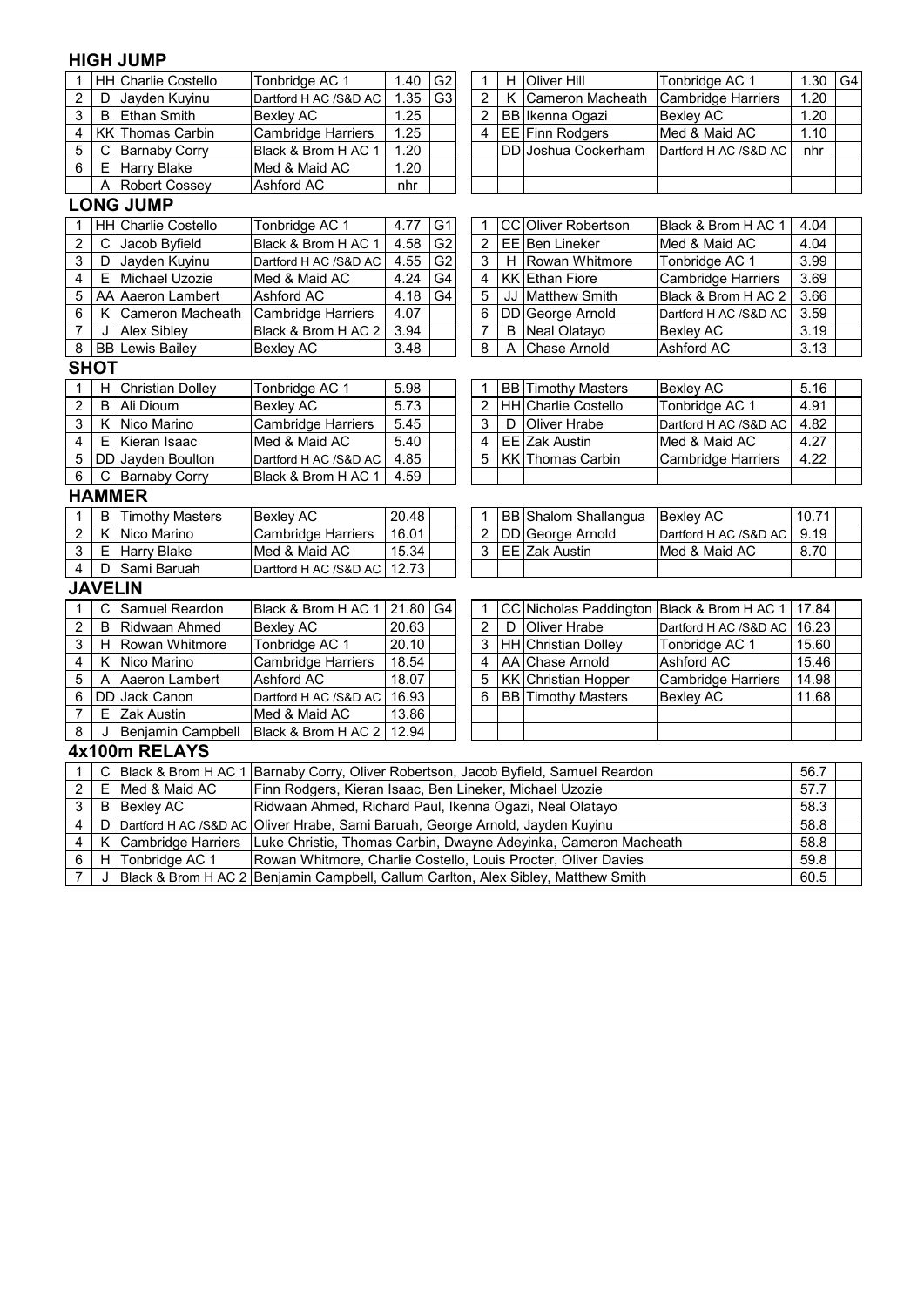# **KYAL - DIVISION 1 U15 BOYS RESULTS 5th June 2016 Central Park, Dartford**

## **U15 Boys Points Results Overall Points Results**

|   |   | C Blackheath & Bromley Harriers AC 1         | 173.5 |                | C Blackheath & Bromley Harriers AC 1    |
|---|---|----------------------------------------------|-------|----------------|-----------------------------------------|
|   | H | Tonbridge AC 1                               | 144   |                | H Tonbridge AC 1                        |
|   |   | E Medway & Maidstone AC                      | 137   | 3              | E Medway & Maidstone AC                 |
|   |   | K Cambridge Harriers                         | 124   | $\overline{4}$ | <b>B</b> Bexlev AC                      |
| 5 | D | Dartford Harriers AC / Swanley & District AC | 106   | 5              | D Dartford Harriers AC/ Swanley & Disti |
| 6 | B | <b>Bexley AC</b>                             | 101   | 6              | K Cambridge Harriers                    |
|   |   | A Ashford AC                                 | 82    |                | Blackheath & Bromley Harriers AC 2      |
| 8 |   | Blackheath & Bromley Harriers AC 2           | 77.5  | 8              | A Ashford AC                            |

After 46 events scored

|     |       | C Blackheath & Bromley Harriers AC 1               | 173.5 |  | C Blackheath & Bromley Harriers AC 1            | 629       | - 8                    |
|-----|-------|----------------------------------------------------|-------|--|-------------------------------------------------|-----------|------------------------|
|     |       | 2   H Tonbridge AC 1                               | 144   |  | H Tonbridge AC 1                                | 584.5     |                        |
|     | 3 I E | Medway & Maidstone AC                              | 137   |  | E Medway & Maidstone AC                         | $570.5$ 6 |                        |
| 4 I |       | K Cambridge Harriers                               | 124   |  | <b>B</b> Bexlev AC                              | 474       | - 5                    |
|     |       | 5   D Dartford Harriers AC / Swanley & District AC | 106   |  | D   Dartford Harriers AC/ Swanley & District AC | 434       | $\boldsymbol{\Lambda}$ |
| 6 I | ΙB    | Bexley AC                                          | 101   |  | K Cambridge Harriers                            | 351       | $\mathbf{B}$           |
|     |       | A Ashford AC                                       | 82    |  | Blackheath & Bromley Harriers AC 2              | $331.5$ 2 |                        |
| 8   |       | Blackheath & Bromley Harriers AC 2                 | 77.5  |  | A Ashford AC                                    | 331       |                        |

|                | A String     |                                             |                               |                         |                |                | <b>B</b> String |                             |                               |         |                |  |
|----------------|--------------|---------------------------------------------|-------------------------------|-------------------------|----------------|----------------|-----------------|-----------------------------|-------------------------------|---------|----------------|--|
| Pos            | Comp         | <b>Athlete</b>                              | Club                          | Perf                    | Grade          | Pos            | Comp            | <b>Athlete</b>              | Club                          | Perf    | Grade          |  |
| 100m           |              |                                             | W/S                           |                         |                |                |                 |                             | W/S                           |         |                |  |
| 1              | H            | Ernest Lake                                 | Tonbridge AC 1                | 11.7                    | G1             | 1              |                 | CC Benjamin Bennett         | Black & Brom H AC 1           | 12.0    | G <sub>3</sub> |  |
| $\overline{c}$ | Е            | David Adeleye                               | Med & Maid AC                 | 11.8                    | G2             | 2              |                 | <b>KK</b> Shekinah Reid     | Cambridge Harriers            | 12.1    | G3             |  |
| 3              |              | K Kareem Waithe                             | Cambridge Harriers            | 12.1                    | G3             | 3              |                 | HH George Smith             | Tonbridge AC 1                | 12.2    | G <sub>4</sub> |  |
| 4              | D            | Jake Hodder                                 | Dartford H AC /S&D AC         | 12.2                    | G <sub>4</sub> | 4              |                 | AA Daniel James             | Ashford AC                    | 12.6    |                |  |
| 5              | A            | Alexander Rampton                           | Ashford AC                    | 12.5                    |                | 5              |                 | <b>DD</b> Aboluwarin Falase | Dartford H AC /S&D AC         | 12.9    |                |  |
| 6              | $\mathsf C$  | Nana Okwesa                                 | Black & Brom H AC 1           | 12.6                    |                | 6              |                 | JJ LJ Wright                | Black & Brom H AC 2           | 13.4    |                |  |
| 7              | J            | <b>Edwin Roberts</b>                        | Black & Brom H AC 2           | 12.8                    |                | $\overline{7}$ |                 | EE Zach Smith               | Med & Maid AC                 | 13.6    |                |  |
| 8              | B            | Jacob Calvert                               | <b>Bexley AC</b>              | 12.9                    |                | 8              |                 | <b>BB</b> Nathaniel Masters | Bexley AC                     | 13.7    |                |  |
| 200m           |              |                                             | W/S                           |                         |                |                |                 |                             | W/S                           |         |                |  |
| 1              |              | H Ernest Lake                               | Tonbridge AC 1                | 24.6                    | G3             | 1              |                 | CC Rico Cottell             | Black & Brom H AC 1           | 24.5    | G <sub>3</sub> |  |
| 2              | C            | <b>Myles Xavier</b>                         | Black & Brom H AC 1           | 24.9                    | G <sub>4</sub> | $\overline{c}$ |                 | KK Dennis Skelton           | Cambridge Harriers            | 24.7    | G <sub>3</sub> |  |
| 3              |              | K Shekinah Reid                             | <b>Cambridge Harriers</b>     | 25.3                    | G4             | 3              |                 | HH George Smith             | Tonbridge AC 1                | 25.6    | G4             |  |
| 4              | D            | Thomas Denyer-Vickers Dartford H AC /S&D AC |                               | 25.5                    | G4             | 4              |                 | AA James Coward             | Ashford AC                    | 26.9    |                |  |
| 5              | A            | Daniel James                                | Ashford AC                    | 26.0                    |                | 5              |                 | DD Aboluwarin Falase        | Dartford H AC /S&D AC         | 27.4    |                |  |
| 6              | Е            | Benjamin Townend                            | Med & Maid AC                 | 26.4                    |                | 6              |                 | EE Zach Smith               | Med & Maid AC                 | 28.0    |                |  |
| 7              | B            | Jacob Calvert                               | <b>Bexley AC</b>              | 26.4                    |                | 7              |                 | <b>BB</b> Nathaniel Masters | <b>Bexley AC</b>              | 28.2    |                |  |
| 8              | J            | <b>Edwin Roberts</b>                        | Black & Brom H AC 2           | 27.5                    |                | 8              |                 | JJ Ethan Kitteridge         | Black & Brom H AC 2           | 30.7    |                |  |
| 800m           |              |                                             |                               |                         |                |                |                 |                             |                               |         |                |  |
| 1              |              | CC Peter Guy                                | Black & Brom H AC 1 2:08.5 G2 |                         |                | 1              | С               | <b>Robert Suckling</b>      | Black & Brom H AC 1 2:12.3 G3 |         |                |  |
| 2              |              | K Matthew Francis                           | <b>Cambridge Harriers</b>     | $2:10.1$ G <sub>3</sub> |                | 2              |                 | HH Fraser Gordon            | Tonbridge AC 1                | 2:18.9  |                |  |
| 3              | J            | Keir Lundy                                  | Black & Brom H AC 2           | $2:15.6$ G4             |                | 3              |                 | JJ Benjamin Gardiner        | Black & Brom H AC 2 2:22.0    |         |                |  |
| 4              |              | H James Kingston                            | Tonbridge AC 1                | $2:16.0$ G4             |                | 4              |                 | KK Benjamin Tynan           | Cambridge Harriers            | 2:22.6  |                |  |
| 5              | B            | Ronnie Stowell                              | <b>Bexley AC</b>              | $2:16.8$ G4             |                | 5              |                 | <b>BB</b> Matthew Crane     | <b>Bexley AC</b>              | 2:23.5  |                |  |
| 6              |              | EE Ben Hughes                               | Med & Maid AC                 | 2:18.0 G4               |                | 6              | D               | Benjamin McNally            | Dartford H AC /S&D AC 2:27.4  |         |                |  |
| 7              |              | DD Cameron Sharp                            | Dartford H AC /S&D AC         | 2:23.0                  |                |                | Е               | <b>Ben Blake</b>            | Med & Maid AC                 | dnf     |                |  |
|                |              | 80m HURDLES                                 | w/s                           |                         |                |                |                 |                             | w/s                           |         |                |  |
| 1              | C            | Caelan Raju                                 | Black & Brom H AC 1           | 12.4                    | G <sub>3</sub> | 1              |                 | <b>CC Rico Cottell</b>      | Black & Brom H AC 1           | 12.5    | G <sub>3</sub> |  |
| $\overline{2}$ | Е.           | Ben Blake                                   | Med & Maid AC                 | 13.6                    |                | $\overline{2}$ |                 | EE Steven Abbott            | Med & Maid AC                 | 14.1    |                |  |
| 3              | K            | Samuel Baker                                | <b>Cambridge Harriers</b>     | 13.6                    |                | 3              |                 | KK Amen Eguavoen            | Cambridge Harriers            | 14.2    |                |  |
| 4              | H.           | Daniel Smith                                | Tonbridge AC 1                | 13.8                    |                | 4              |                 | JJ Benjamin Gardiner        | Black & Brom H AC 2           | 14.7    |                |  |
| 5              | B            | Jacob Calvert                               | <b>Bexley AC</b>              | 14.3                    |                | 5              |                 | <b>BB</b> Joseph Mint       | <b>Bexley AC</b>              | 16.5    |                |  |
| 6              | J            | <b>Cameron Swatton</b>                      | Black & Brom H AC 2           | 15.3                    |                | 6              |                 | HH Joshua O'Brien           | Tonbridge AC 1                | 16.5    |                |  |
| $\overline{7}$ | Α            | Jacob Cunnane                               | Ashford AC                    | 17.6                    |                | $\overline{7}$ |                 | AA Theo Fotheringham        | Ashford AC                    | 16.9    |                |  |
|                |              | 2000m Walk                                  |                               |                         |                |                |                 |                             |                               |         |                |  |
| 1              | E            | <b>Jack Childs</b>                          | Med & Maid AC                 | 11:06.2                 |                | 1              |                 | EE Reece Perkins            | Med & Maid AC                 | 13:28.0 |                |  |
| 2              | D            | Benjamin Howe                               | Dartford H AC /S&D AC         | 14:03.7                 |                | $\overline{c}$ |                 | <b>BB</b> Joseph Mint       | <b>Bexley AC</b>              | 14:36.1 |                |  |
| 3              | $\mathsf{C}$ | Joshua Smith                                | Black & Brom H AC 1           | 14:25.5                 |                | 3              |                 | DD Rowan Burford            | Dartford H AC /S&D AC         | 14:38.0 |                |  |
| 4              | B            | <b>William Butterworth</b>                  | Bexley AC                     | 14:35.2                 |                | 4              | Κ               | Samuel Baker                | Cambridge Harriers            | 14:56.8 |                |  |
| 5              |              | KK Jonathan Hopper                          | <b>Cambridge Harriers</b>     | 14:36.0                 |                |                |                 |                             |                               |         |                |  |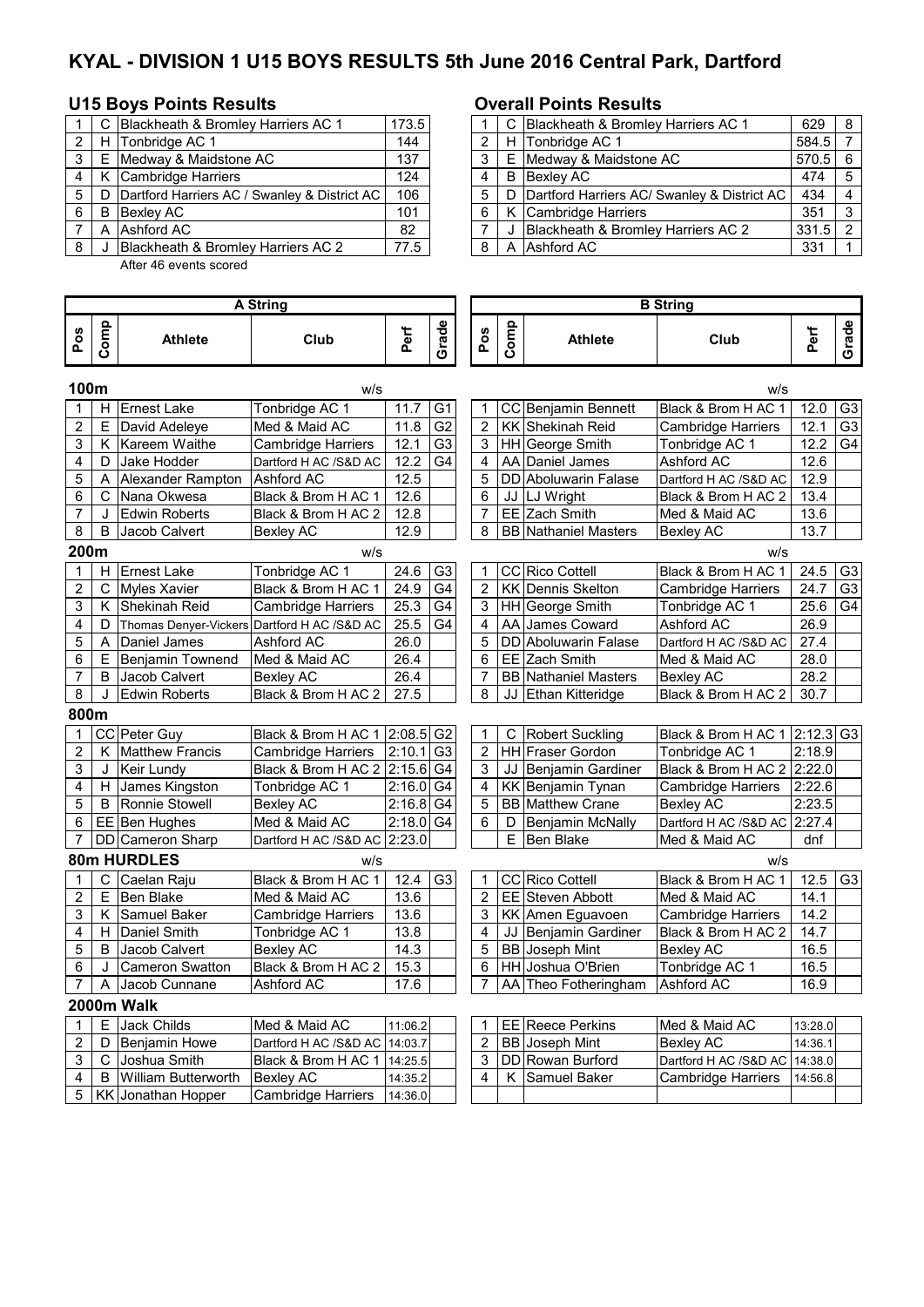### **HIGH JUMP**

| 1              | Е            | <b>Ben Blake</b>                | Med & Maid AC                                                                                     | 1.55                                                                      | G4              | 1                         | H | Daniel Smith                                                        | Tonbridge AC 1            | 1.50             |                |  |  |
|----------------|--------------|---------------------------------|---------------------------------------------------------------------------------------------------|---------------------------------------------------------------------------|-----------------|---------------------------|---|---------------------------------------------------------------------|---------------------------|------------------|----------------|--|--|
| 2              |              | HH Joshua O'Brien               | Tonbridge AC 1                                                                                    | 1.50                                                                      |                 | $\overline{2}$            |   | EE Steven Abbott                                                    | Med & Maid AC             | 1.40             |                |  |  |
| 3              | D            | Jake Hodder                     | Dartford H AC /S&D AC                                                                             | 1.50                                                                      |                 | 3                         |   | DD Benjamin McNally                                                 | Dartford H AC /S&D AC     | 1.40             |                |  |  |
| 4              |              | CC Robert Suckling              | Black & Brom H AC 1                                                                               | 1.45                                                                      |                 | 4                         |   | <b>KK Myles Duffus</b>                                              | <b>Cambridge Harriers</b> | 1.35             |                |  |  |
| 5              | J            | <b>Will Baker</b>               | Black & Brom H AC 2                                                                               | 1.35                                                                      |                 | 5                         |   | AA Jacob Cunnane                                                    | Ashford AC                | 1.30             |                |  |  |
| 5              | K            | Kareem Waithe                   | <b>Cambridge Harriers</b>                                                                         | 1.35                                                                      |                 |                           | C | <b>Rico Cottell</b>                                                 | Black & Brom H AC 1       | nhr              |                |  |  |
| $\overline{7}$ | B            | Jordan Mugenyi                  | <b>Bexley AC</b>                                                                                  | 1.35                                                                      |                 |                           |   |                                                                     |                           |                  |                |  |  |
| 8              | A            | James Coward                    | Ashford AC                                                                                        | 1.30                                                                      |                 |                           |   |                                                                     |                           |                  |                |  |  |
|                |              | <b>LONG JUMP</b>                |                                                                                                   |                                                                           |                 |                           |   |                                                                     |                           |                  |                |  |  |
| 1              |              | CC Nana Okwesa                  | Black & Brom H AC 1                                                                               | 5.43                                                                      | G <sub>3</sub>  | 1                         | С | <b>Myles Xavier</b>                                                 | Black & Brom H AC 1       | 5.42             | G <sub>3</sub> |  |  |
| 2              | A            | Alexander Rampton               | Ashford AC                                                                                        | 5.26                                                                      | G4              | $\overline{c}$            |   | HH Daniel Smith                                                     | Tonbridge AC 1            | 4.36             |                |  |  |
| 3              | H            | <b>Ernest Lake</b>              | Tonbridge AC 1                                                                                    | 4.96                                                                      |                 | 3                         |   | AA Daniel James                                                     | Ashford AC                | 4.27             |                |  |  |
| 4              | J            | Philip Tenyue                   | Black & Brom H AC 2                                                                               | 4.54                                                                      |                 | 4                         | K | Daniel Westray                                                      | <b>Cambridge Harriers</b> | 4.19             |                |  |  |
| 5              | E            | <b>Ben Hughes</b>               | Med & Maid AC                                                                                     | 4.29                                                                      |                 | 5                         |   | <b>EE</b> Reece Perkins                                             | Med & Maid AC             | 4.18             |                |  |  |
| 6              | B            | William Butterworth             | <b>Bexley AC</b>                                                                                  | 4.24                                                                      |                 | 6                         |   | <b>BB</b> Alex Bailey                                               | <b>Bexley AC</b>          | 4.00             |                |  |  |
| 7              |              | <b>KK Dennis Skelton</b>        | <b>Cambridge Harriers</b>                                                                         | 4.23                                                                      |                 | $\overline{7}$            |   | JJ Benjamin Gardiner                                                | Black & Brom H AC 2       | 3.26             |                |  |  |
| 8              | D            | Josef Hrabe                     | Dartford H AC /S&D AC                                                                             | 3.86                                                                      |                 |                           |   |                                                                     |                           |                  |                |  |  |
|                |              |                                 |                                                                                                   |                                                                           |                 |                           |   |                                                                     |                           |                  |                |  |  |
| <b>SHOT</b>    |              |                                 |                                                                                                   |                                                                           |                 |                           |   |                                                                     |                           |                  |                |  |  |
| 1              | C            | <b>Michael Burfoot</b>          | Black & Brom H AC 1                                                                               | 11.55                                                                     | G <sub>3</sub>  | 1                         |   | HH Arjun Ghosh                                                      | Tonbridge AC 1            | 9.77             |                |  |  |
| 2              | A            | Christopher Scrivens Ashford AC |                                                                                                   | 10.84                                                                     | G4              | $\overline{2}$            |   | <b>EE</b> Johannes Sadler                                           | Med & Maid AC             | 8.09<br>7.38     |                |  |  |
| 3              | Н            | <b>Guy White</b>                | Tonbridge AC 1                                                                                    | 9.97<br>3<br><b>KK Myles Duffus</b><br><b>Cambridge Harriers</b>          |                 |                           |   |                                                                     |                           |                  |                |  |  |
| 4              | Κ            | Kareem Waithe                   | <b>Cambridge Harriers</b>                                                                         | 4<br>DD Benjamin Howe<br>6.07<br>9.02<br>Dartford H AC /S&D AC            |                 |                           |   |                                                                     |                           |                  |                |  |  |
| 5              | Е            | Benjamin Townend                | Med & Maid AC                                                                                     | 8.40                                                                      |                 | 5                         |   | CC Sean lancaster                                                   | Black & Brom H AC 1       | 5.63             |                |  |  |
| 6              | D            | Jordan Oludemi                  | Dartford H AC /S&D AC                                                                             | 7.85                                                                      |                 | 6                         |   | <b>BB</b> Nathaniel Masters                                         | Bexley AC                 | 5.55             |                |  |  |
| $\overline{7}$ | B            | Jordan Muganyi                  | Bexley AC                                                                                         | 7.05                                                                      |                 |                           |   |                                                                     |                           |                  |                |  |  |
| 8              | J            | <b>Will Baker</b>               | Black & Brom H AC 2                                                                               | 5.14                                                                      |                 |                           |   |                                                                     |                           |                  |                |  |  |
| <b>DISCUS</b>  |              |                                 |                                                                                                   |                                                                           |                 |                           |   |                                                                     |                           |                  |                |  |  |
| 1              |              | HH Arjun Ghosh                  | Tonbridge AC 1                                                                                    | 34.84                                                                     | G <sub>2</sub>  | 1                         |   | CC Thomas Mills                                                     | Black & Brom H AC 1       | 30.31            | G <sub>3</sub> |  |  |
| 2              | C            | Michael Burfoot                 | Black & Brom H AC 1                                                                               | 33.77                                                                     | G <sub>2</sub>  | $\overline{2}$            |   | EE Steven Abbott                                                    | Med & Maid AC             | 18.02            |                |  |  |
| 3              | A            | Christopher Scrivens Ashford AC |                                                                                                   | 27.63<br>G <sub>4</sub><br>3<br>BB Jordan Mugenyi<br>17.74<br>Bexley AC   |                 |                           |   |                                                                     |                           |                  |                |  |  |
| 4              | Е            | <b>Johannes Sadler</b>          | Med & Maid AC                                                                                     | 25.40                                                                     |                 | 4                         |   | <b>KK Antonay Thomas</b>                                            | <b>Cambridge Harriers</b> | 16.52            |                |  |  |
| 5              | Κ            | Samuel Hunt                     | <b>Cambridge Harriers</b>                                                                         | 23.52                                                                     |                 | 5                         |   | DD Jordan Oludemi                                                   | Dartford H AC /S&D AC     | 16.04            |                |  |  |
| 6              | B            | <b>Alex Bailey</b>              | <b>Bexley AC</b>                                                                                  | 20.98                                                                     |                 | 6                         |   | AA Theo Fotheringham                                                | Ashford AC                | 14.53            |                |  |  |
| $\overline{7}$ | D            | Rowan Burford                   | Dartford H AC /S&D AC                                                                             | 18.94                                                                     |                 |                           | Н | <b>Guy White</b>                                                    | Tonbridge AC 1            | ndr              |                |  |  |
| 8              | JJ           | Ethan Kitteridge                | Black & Brom H AC 2                                                                               | 12.07                                                                     |                 |                           |   |                                                                     |                           |                  |                |  |  |
| <b>HAMMER</b>  |              |                                 |                                                                                                   |                                                                           |                 |                           |   |                                                                     |                           |                  |                |  |  |
| 1              | A            | Christopher Scrivens Ashford AC |                                                                                                   | 47.41                                                                     | G <sub>1</sub>  | 1                         | H | <b>Guy White</b>                                                    | Tonbridge AC 1            | 25.13            |                |  |  |
| $\overline{c}$ |              | HH Ariun Ghosh                  | Tonbridge AC 1                                                                                    | 27.53                                                                     | G <sub>4</sub>  | $\overline{2}$            |   | DD Benjamin Howe                                                    | Dartford H AC /S&D AC     | 17.44            |                |  |  |
| 3              |              | C Michael Burfoot               | Black & Brom H AC 1 27.43                                                                         |                                                                           | $\overline{G}4$ | $\ensuremath{\mathsf{3}}$ |   | <b>B</b> Alex Bailey                                                | <b>Bexley AC</b>          | 17.11            |                |  |  |
| 4              | D            | Jordan Oludemi                  | Dartford H AC /S&D AC                                                                             | 19.95                                                                     |                 | 4                         | Е | <b>Reece Perkins</b>                                                | Med & Maid AC             | 15.05            |                |  |  |
| 5              |              | <b>BB</b> Stephen Bamigbade     | <b>Bexley AC</b>                                                                                  | 18.89                                                                     |                 | 5                         |   | CC Sean Lancaster                                                   | Black & Brom H AC 1       | 13.48            |                |  |  |
| 6              | J            | <b>Cameron Swatton</b>          | Black & Brom H AC 2                                                                               | 17.06                                                                     |                 | 6                         |   | JJ Ethan Kitteridge                                                 | Black & Brom H AC 2       | 11.60            |                |  |  |
| 7              |              | EE Alexander Donnelly           | Med & Maid AC                                                                                     | 15.16                                                                     |                 | 7                         |   | KK Antonay Thomas                                                   | <b>Cambridge Harriers</b> | 10.90            |                |  |  |
| 8              | Κ            | Samuel Hunt                     | <b>Cambridge Harriers</b>                                                                         | 11.50                                                                     |                 | 8                         |   | AA Theo Fotheringham                                                | Ashford AC                | 10.55            |                |  |  |
| <b>RELAYS</b>  |              |                                 |                                                                                                   |                                                                           |                 |                           |   |                                                                     |                           |                  |                |  |  |
|                |              |                                 |                                                                                                   |                                                                           |                 |                           |   |                                                                     |                           |                  |                |  |  |
| 4x100m         |              |                                 | Black & Brom H AC 1 Caelan Raju, Myles Xavier, Rico Cottell, Nana Okwesa                          |                                                                           |                 |                           |   |                                                                     |                           |                  |                |  |  |
| 1              | $\mathsf{C}$ |                                 |                                                                                                   |                                                                           |                 |                           |   |                                                                     |                           | 48.9             |                |  |  |
| 2              | D            |                                 | Dartford H AC /S&D AC Jake Hodder, Josef Hrabe, Thomas Denyer-Vickers, Aboluwarin Falase          |                                                                           |                 |                           |   |                                                                     |                           | 52.4             |                |  |  |
| 3<br>4         | J<br>B       | <b>Bexley AC</b>                | Black & Brom H AC 2 Cameron Swatton, Leo McCallum, Keir Lundy, Benjamin Gardiner                  |                                                                           |                 |                           |   | Nathaniel Masters, William Butterworth, Alex Bailey, Jordan Mugenyi |                           | 53.5<br>54.3     |                |  |  |
|                |              |                                 |                                                                                                   |                                                                           |                 |                           |   |                                                                     |                           |                  |                |  |  |
| $\sqrt{5}$     | Е            | Med & Maid AC                   | Steven Abbott, Zach Smith, James Rothery, David Adeleye                                           |                                                                           |                 |                           |   |                                                                     |                           | 56.5             |                |  |  |
|                | Н            | Tonbridge AC 1                  | Ernest Lake, George Smith, Guy White, Tobi Akioye                                                 |                                                                           |                 |                           |   |                                                                     |                           | disq             |                |  |  |
| 4x300m         |              |                                 |                                                                                                   |                                                                           |                 |                           |   |                                                                     |                           |                  |                |  |  |
| 1              | C            | Black & Brom H AC 1             | Benjamin Bennett, Thomas Mills, Peter Guy, Robert Suckling                                        |                                                                           |                 |                           |   |                                                                     |                           | 2:39.7           |                |  |  |
| 2              | B            | <b>Bexley AC</b>                | Ronnie Stowell, Matthew Crane, Stephen Bamigbade, Jacob Calvert                                   |                                                                           |                 |                           |   |                                                                     |                           | 2:52.9           |                |  |  |
| 3              | ĸ            | <b>Cambridge Harriers</b>       | Shekinah Reid, Daniel Westray, Myles Duffus, Amen Eguavoen                                        |                                                                           |                 |                           |   |                                                                     |                           | 2:54.5           |                |  |  |
| 4              | Е            | Med & Maid AC                   |                                                                                                   |                                                                           |                 |                           |   | Johannes Sadler, Alexander Donnelly, Ben Hughes, Benjamin Townend   |                           | 2:55.1<br>3:00.3 |                |  |  |
| 5              | D            |                                 | Dartford H AC /S&D AC Cameron Sharp, Jake Hodder, Oliver Burgess, Thomas Denyer-Vickers<br>3:05.3 |                                                                           |                 |                           |   |                                                                     |                           |                  |                |  |  |
| 6              | J            |                                 |                                                                                                   | Black & Brom H AC 2 Keir Lundy, Keir Lundy, Will Baker, Benjamin Gardiner |                 |                           |   |                                                                     |                           |                  |                |  |  |

7 H Tonbridge AC 1 3:07.7

Daniel Smith, George Smith, Fraser Gordon, Tobi Akioye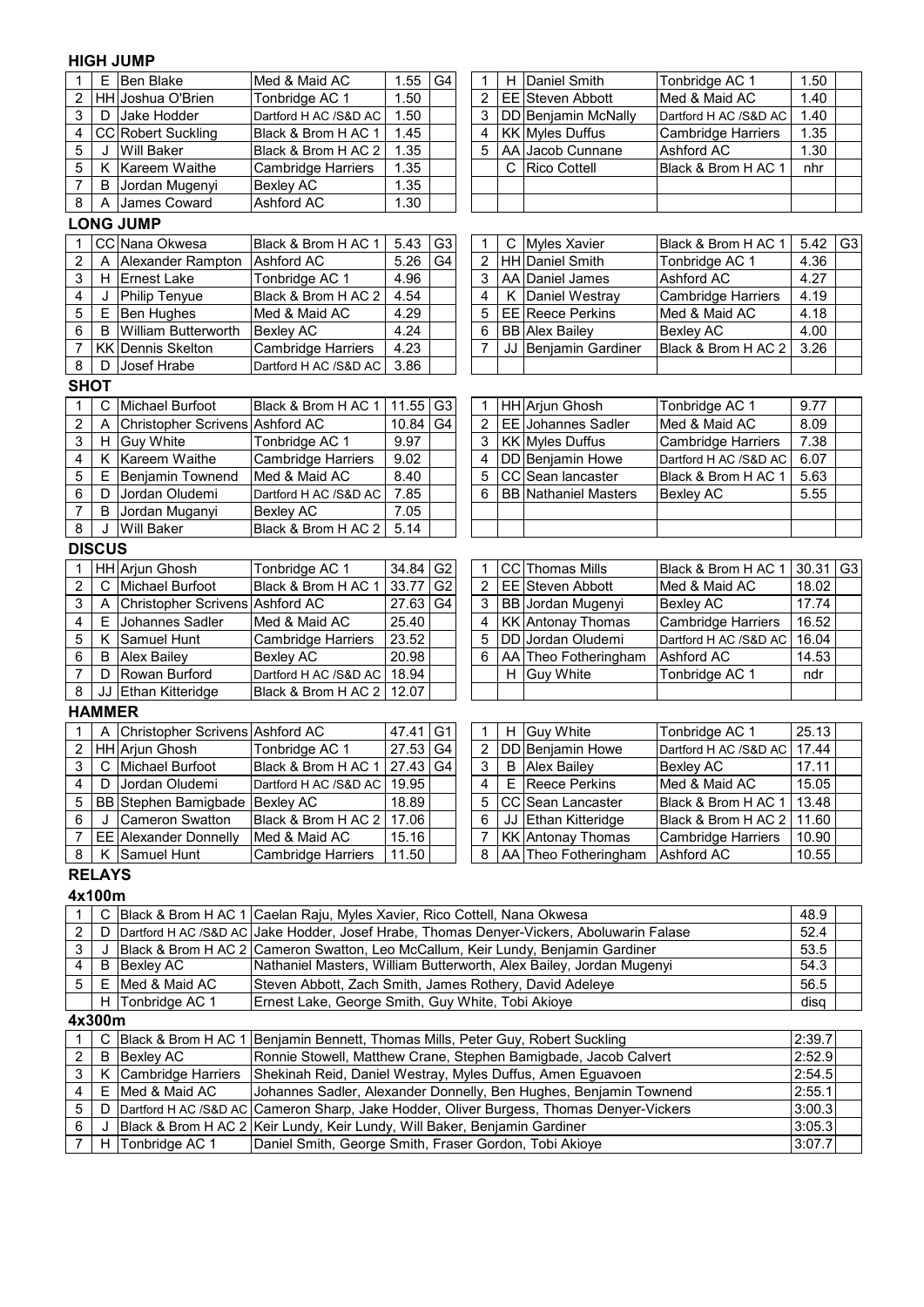# **KYAL - DIVISION 1 U13 GIRLS RESULTS 5th June 2016 Central Park, Dartford**

#### **U13 Girls Points Results Overall Points Results**

|   | H. | Tonbridge AC 1                               | 162   |   | C | Blackheath & Bromley Harriers AC 1       |
|---|----|----------------------------------------------|-------|---|---|------------------------------------------|
| 2 | F. | Medway & Maidstone AC                        | 137   |   |   | H Tonbridge AC 1                         |
| 3 | C. | Blackheath & Bromley Harriers AC 1           | 136   | 3 |   | E Medway & Maidstone AC                  |
| 4 |    | A Ashford AC                                 | 112.5 | 4 | B | <b>Bexley AC</b>                         |
| 5 | B  | <b>Bexley AC</b>                             | 111.5 | 5 | D | Dartford Harriers AC/ Swanley & District |
| 6 | D. | Dartford Harriers AC / Swanley & District AC | 88.5  | 6 |   | K Cambridge Harriers                     |
|   |    | Blackheath & Bromley Harriers AC 2           | 77.5  |   |   | Blackheath & Bromley Harriers AC 2       |
| 8 |    | K Cambridge Harriers                         | 26    | 8 |   | A Ashford AC                             |
|   |    |                                              |       |   |   |                                          |

After 46 events scored

|                | H | Tonbridge AC 1                                    | 162   |   | Blackheath & Bromley Harriers AC 1            | 629       | - 8                    |
|----------------|---|---------------------------------------------------|-------|---|-----------------------------------------------|-----------|------------------------|
| $\overline{2}$ | E | Medway & Maidstone AC                             | 137   |   | H Tonbridge AC 1                              | 584.5 7   |                        |
| 3              |   | Blackheath & Bromley Harriers AC 1                | 136   |   | E Medway & Maidstone AC                       | $570.5$ 6 |                        |
| 4              |   | A Ashford AC                                      | 112.5 |   | <b>B</b> Bexlev AC                            | 474       | -5                     |
| 5 I            | B | Bexlev AC                                         | 111.5 |   | D Dartford Harriers AC/ Swanley & District AC | 434       | $\boldsymbol{\Lambda}$ |
| 6 I            | D | Dartford Harriers AC / Swanley & District AC 88.5 |       |   | K Cambridge Harriers                          | 351       | -3                     |
|                |   | Blackheath & Bromley Harriers AC 2                | 77.5  |   | Blackheath & Bromley Harriers AC 2            | $331.5$ 2 |                        |
| 8 I            |   | Cambridge Harriers                                | 26    | 8 | A Ashford AC                                  | 331       |                        |

|                         | A String |                                             |                              |             |                |        | <b>B</b> String |                            |                              |        |                |  |  |
|-------------------------|----------|---------------------------------------------|------------------------------|-------------|----------------|--------|-----------------|----------------------------|------------------------------|--------|----------------|--|--|
| Pos                     | Comp     | <b>Athlete</b>                              | Club                         | Perf        | Grade          | Pos    | Comp            | <b>Athlete</b>             | Club                         | Perf   | Grade          |  |  |
| 75m                     |          |                                             | w/s                          |             |                |        |                 |                            | w/s                          |        |                |  |  |
|                         | B        | Kelechi Ambros                              | <b>Bexley AC</b>             | 10.4        | G <sub>1</sub> | 1      |                 | AA Lydia Owen              | Ashford AC                   | 10.9   | G <sub>3</sub> |  |  |
| $\overline{c}$          | A        | Sarris Teale                                | Ashford AC                   | 10.4        | G <sub>1</sub> | 2      |                 | CC Tianna Lewis            | Black & Brom H AC 1          | 11.0   | G4             |  |  |
| 3                       | J        | Olivia Howlett                              | Black & Brom H AC 2          | 10.5        | G <sub>1</sub> | 3      |                 | <b>HH</b> Martha Jones     | Tonbridge AC 1               | 11.1   | G4             |  |  |
| 4                       | С        | Olivia English                              | Black & Brom H AC 1          | 10.5        | G <sub>1</sub> | 4      |                 | <b>BB</b> Sarah Toure      | <b>Bexley AC</b>             | 11.2   | G4             |  |  |
| 5                       | H        | Beatrice Godin                              | Tonbridge AC 1               | 10.7        | G <sub>3</sub> | 5      |                 | EE Mia Cox                 | Med & Maid AC                | 11.9   |                |  |  |
| 6                       | E.       | Olivia Humphries                            | Med & Maid AC                | 10.7        | G <sub>3</sub> | 6      |                 | JJ Alexandra Sewell        | Black & Brom H AC 2          | 12.2   |                |  |  |
| 7                       | Κ        | Toluwalase Osiyemi                          | <b>Cambridge Harriers</b>    | 11.2        | G <sub>4</sub> | 7      |                 | DD Lauren Bowen            | Dartford H AC /S&D AC        | 12.7   |                |  |  |
| 8                       | D        | Amelia Bates                                | Dartford H AC /S&D AC        | 11.3        | G4             |        |                 |                            |                              |        |                |  |  |
|                         | 150m     |                                             | w/s                          |             |                |        |                 |                            | w/s                          |        |                |  |  |
| 1                       | Α        | Sarris Teale                                | Ashford AC                   | 21.0        | G <sub>2</sub> | 1      |                 | CC Akeiyla Robinson-Pascal | Black & Brom H AC 1          | 21.0   | G <sub>2</sub> |  |  |
| $\overline{c}$          | H.       | Samantha Stubbs                             | Tonbridge AC 1               | 21.2        | G <sub>3</sub> | 2      |                 | AA Lydia Owen              | Ashford AC                   | 21.8   | G4             |  |  |
| 3                       | B        | Kelechi Ambros                              | <b>Bexley AC</b>             | 21.3        | G <sub>3</sub> | 3      |                 | JJ Kelsey Pullen           | Black & Brom H AC 2          | 21.9   | G <sub>4</sub> |  |  |
| 4                       | C        | Daniella Harper                             | Black & Brom H AC 1          | 22.0        | G4             | 4      |                 | <b>BB</b> Chloe Jardine    | <b>Bexley AC</b>             | 22.1   | G4             |  |  |
| 5                       | J<br>E   | Daiz'a Foster                               | Black & Brom H AC 2          | 22.5        |                | 5      |                 | HH Martha Jones            | Tonbridge AC 1               | 22.6   |                |  |  |
| 5                       |          | Olivia Humphries<br><b>Charlotte Waters</b> | Med & Maid AC                | 22.5        |                | 6<br>7 |                 | EE Paris Lee               | Med & Maid AC                | 22.7   |                |  |  |
| 7                       | D        |                                             | Dartford H AC /S&D AC        | 23.7        |                |        |                 | DD Emily Adamson           | Dartford H AC /S&D AC        | 25.1   |                |  |  |
|                         | 800m     |                                             |                              |             |                |        |                 |                            |                              |        |                |  |  |
| 1                       |          | C Ellie Lucy Dolby                          | Black & Brom H AC 1          | $2:27.8$ G1 |                | 1      |                 | CC Amarisa Sibley          | Black & Brom H AC 1          | 2:41.8 |                |  |  |
| $\overline{\mathbf{c}}$ |          | K Ailbhe Barnes                             | Cambridge Harriers           | 2:30.1 G2   |                | 2      |                 | DD Emily Page              | Dartford H AC /S&D AC        | 2:50.3 |                |  |  |
| 3                       | H.       | Madeleine Wise                              | Tonbridge AC 1               | $2:40.1$ G4 |                | 3      |                 | EE Annabel Young           | Med & Maid AC                | 2:56.0 |                |  |  |
| 4                       |          | E Erin Hughes                               | Med & Maid AC                | 2:47.0      |                | 4      |                 | KK Lia Finn                | Cambridge Harriers           | 3:00.7 |                |  |  |
| 5                       |          | J Lily Meers                                | Black & Brom H AC 2          | 2:49.2      |                | 5      |                 | BB Kacy-May Smith          | <b>Bexley AC</b>             | 3:04.0 |                |  |  |
| 6                       |          | D Amelia Bates                              | Dartford H AC /S&D AC 2:50.0 |             |                | 6      |                 | JJ Hannah Clark            | Black & Brom H AC 2          | 3:04.5 |                |  |  |
| 7                       |          | <b>B</b> Sophie Burkett                     | Bexley AC<br>Ashford AC      | 2:54.9      |                | 7      | A               | HH Ella de Munck           | Tonbridge AC 1               | 3:11.1 |                |  |  |
| 8                       |          | AA Grace Whittingham                        |                              | 3:18.9      |                |        |                 | Devina Raykova             | Ashford AC                   | dnf    |                |  |  |
|                         |          | <b>70m HURDLES</b>                          | w/s                          |             |                |        |                 |                            | w/s                          |        |                |  |  |
| 1                       | C        | Akeiyla Robinson-Pascal Black & Brom H AC 1 |                              | 12.1        | G <sub>2</sub> | 1      |                 | <b>HH</b> Emily Bowart     | Tonbridge AC 1               | 12.7   | G4             |  |  |
| $\overline{c}$          | Α        | Sarris Teale                                | Ashford AC                   | 12.6        | G <sub>3</sub> | 2      |                 | CC Olivia English          | Black & Brom H AC 1          | 12.8   | G4             |  |  |
| 3                       |          | H Eliz O'Donnell                            | Tonbridge AC 1               | 12.9        | G <sub>4</sub> | 3      |                 | EE Mia Cox                 | Med & Maid AC                | 13.9   |                |  |  |
| 4                       | B        | Chloe Jardine                               | <b>Bexley AC</b>             | 13.2        | G <sub>4</sub> | 4      |                 | <b>BB</b> Jessie Sargeant  | <b>Bexley AC</b>             | 14.8   |                |  |  |
| 5<br>$\overline{6}$     |          | E Katie Rothery                             | Med & Maid AC                | 13.7        |                | 5      |                 | AA Elizabeth Thorne        | Ashford AC                   | 16.1   |                |  |  |
|                         |          | D Charlotte Waters                          | Dartford H AC /S&D AC        | 14.7        |                | 6      |                 | DD Lauren Bowen            | Dartford H AC /S&D AC        | 16.3   |                |  |  |
|                         |          | J Olivia Howlett                            | Black & Brom H AC 2          | disq        |                |        |                 |                            |                              |        |                |  |  |
|                         |          | 1000m WALK                                  |                              |             |                |        |                 |                            |                              |        |                |  |  |
| 1                       | A        | Devina Raykova                              | Ashford AC                   | 5:50.4      |                | 1      |                 | AA Grace Whittingham       | Ashford AC                   | 6:18.6 |                |  |  |
| $\overline{2}$          | E.       | Katie Stringer                              | Med & Maid AC                | 6:03.6      |                | 2      |                 | EE Annabel Young           | Med & Maid AC                | 6:26.6 |                |  |  |
| 3                       |          | H Amalie Abdali                             | Tonbridge AC 1               | 6:32.9      |                | 3      |                 | DD Emily Adamson           | Dartford H AC /S&D AC 7:05.8 |        |                |  |  |
| 4                       | C        | Abigail Smith                               | Black & Brom H AC 1          | 6:34.7      |                | 4      |                 | JJ Hannah Clark            | Black & Brom H AC 2          | 7:17.4 |                |  |  |
| 5                       | B        | Sarah Toure                                 | Bexley AC                    | 6:46.8      |                |        |                 |                            |                              |        |                |  |  |
| 6                       | J        | <b>Lily Meers</b>                           | Black & Brom H AC 2 6:47.6   |             |                |        |                 |                            |                              |        |                |  |  |
| $\overline{7}$          |          | D Elizabeth Hunt                            | Dartford H AC /S&D AC 7:05.3 |             |                |        |                 |                            |                              |        |                |  |  |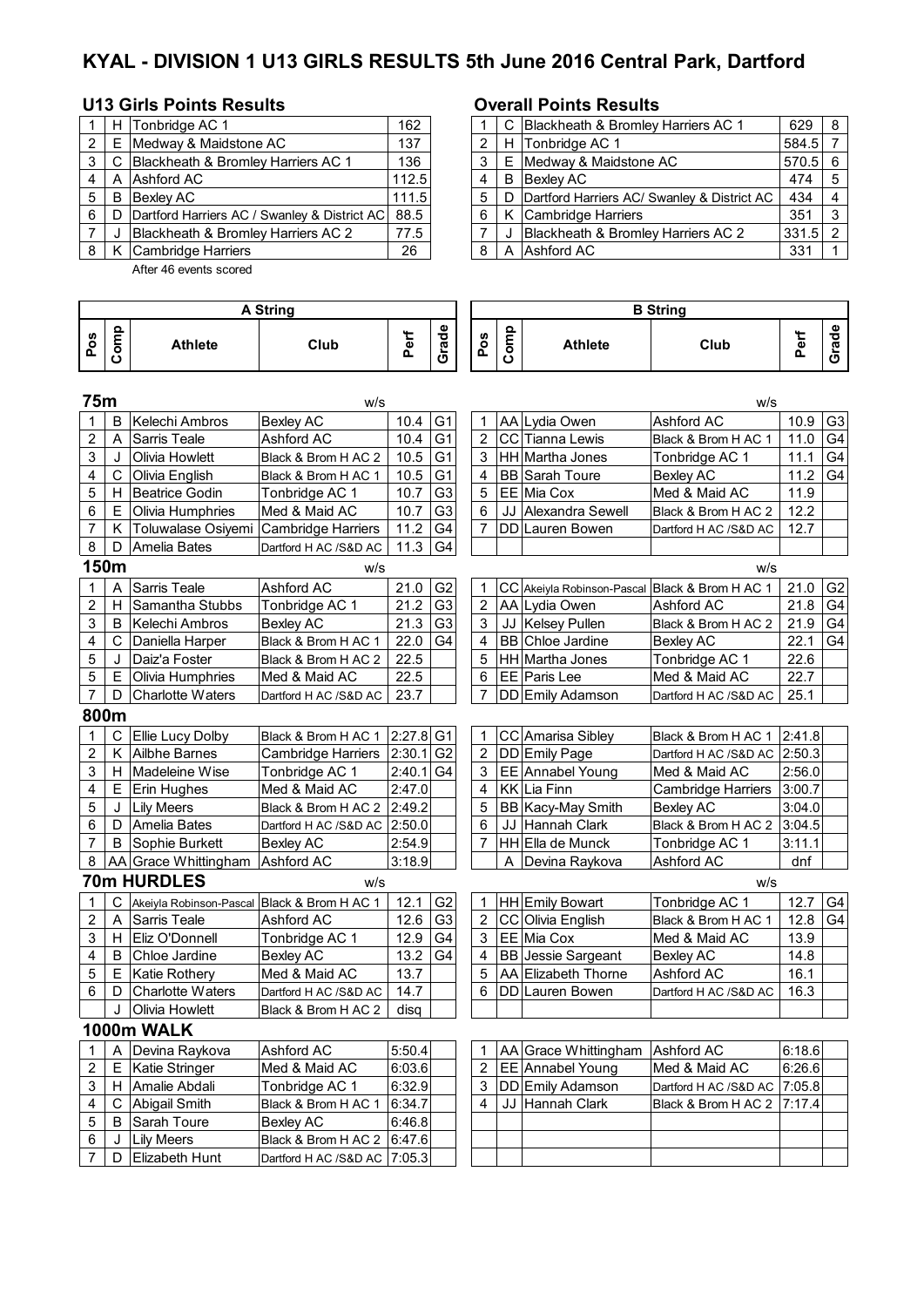### **HIGH JUMP**

| 1                         | н             | Megan Moore                                 | Tonbridge AC 1                                                                       | 1.43                                                                                                                                                                           | G <sub>1</sub> | 1                         |   | HH Eliz O'Donnell        | Tonbridge AC 1        | 1.36     | G <sub>2</sub> |  |  |
|---------------------------|---------------|---------------------------------------------|--------------------------------------------------------------------------------------|--------------------------------------------------------------------------------------------------------------------------------------------------------------------------------|----------------|---------------------------|---|--------------------------|-----------------------|----------|----------------|--|--|
| $\overline{2}$            | JJ            | Freya Marsden                               | Black & Brom H AC 2                                                                  | 1.33<br>G <sub>3</sub><br>$\overline{2}$<br><b>Charlotte Waters</b><br>1.25<br>Dartford H AC /S&D AC<br>D                                                                      |                |                           |   |                          |                       |          |                |  |  |
| $\mathsf 3$               |               | EE Erin Hughes                              | Med & Maid AC                                                                        | 1.25                                                                                                                                                                           | G <sub>4</sub> | 3                         | Е | Caoimhe Mallon           | Med & Maid AC         | 1.25     | G4             |  |  |
| $\ensuremath{\mathsf{3}}$ |               | <b>DD</b> Amelia Bates                      | Dartford H AC /S&D AC                                                                | 1.25                                                                                                                                                                           | G <sub>4</sub> | 4                         | J | Daiz'a Foster            | Black & Brom H AC 2   | 1.25     | G <sub>4</sub> |  |  |
| $\overline{5}$            | С             | Rianna Rennie                               | Black & Brom H AC 1                                                                  | 1.15                                                                                                                                                                           |                | 5                         |   | CC Sofia Elliott         | Black & Brom H AC 1   | 1.15     |                |  |  |
| $\,6$                     | B             | Jessie Sargeant                             | <b>Bexley AC</b>                                                                     | 1.15                                                                                                                                                                           |                | 6                         | A | Devina Raykova           | Ashford AC            | 1.15     |                |  |  |
| $\,6$                     |               | AA Grace Whittingham                        | Ashford AC                                                                           | 1.15                                                                                                                                                                           |                | 7                         |   | <b>BB</b> Sophie Burkett | <b>Bexley AC</b>      | 1.10     |                |  |  |
|                           |               | <b>LONG JUMP</b>                            |                                                                                      |                                                                                                                                                                                |                |                           |   |                          |                       |          |                |  |  |
| $\mathbf{1}$              | С             | Akeiyla Robinson-Pascal Black & Brom H AC 1 |                                                                                      | 4.59                                                                                                                                                                           | G1             | 1                         |   | CC Heidi Forsyth         | Black & Brom H AC 1   | 3.96     | G4             |  |  |
| $\overline{c}$            | J             | Olivia Howlett                              | Black & Brom H AC 2                                                                  | 3.81                                                                                                                                                                           |                | $\overline{2}$            | H | Amalie Abdali            | Tonbridge AC 1        | 3.53     |                |  |  |
| $\ensuremath{\mathsf{3}}$ | Κ             | Toluwalase Osiyemi Cambridge Harriers       |                                                                                      | 3.80                                                                                                                                                                           |                | 3                         |   | JJ Alexandra Sewell      | Black & Brom H AC 2   | 3.16     |                |  |  |
| 4                         | В             | Chloe Jardine                               | <b>Bexley AC</b>                                                                     | 3.77                                                                                                                                                                           |                | 4                         | Е | <b>Katie Rothery</b>     | Med & Maid AC         | 3.15     |                |  |  |
| 5                         |               | HH Eliz O'Donnell                           | Tonbridge AC 1                                                                       | 3.58                                                                                                                                                                           |                | 5                         |   | <b>BB</b> Sophie Burkett | <b>Bexley AC</b>      | 2.90     |                |  |  |
| $\,6$                     |               | EE Caoimhe Mallon                           | Med & Maid AC                                                                        | 3.44                                                                                                                                                                           |                |                           |   |                          |                       |          |                |  |  |
| $\boldsymbol{7}$          | A             | Emily Ingram                                | Ashford AC                                                                           | 3.00                                                                                                                                                                           |                |                           |   |                          |                       |          |                |  |  |
| 8                         | D             | Elizabeth Hunt                              | Dartford H AC /S&D AC                                                                | 2.94                                                                                                                                                                           |                |                           |   |                          |                       |          |                |  |  |
|                           | <b>SHOT</b>   |                                             |                                                                                      |                                                                                                                                                                                |                |                           |   |                          |                       |          |                |  |  |
| $\mathbf{1}$              |               | HH Beatrice Godin                           | Tonbridge AC 1                                                                       | 7.91                                                                                                                                                                           | G <sub>2</sub> | 1                         | H | Caitlin Ebbage           | Tonbridge AC 1        | 6.38     |                |  |  |
| $\overline{2}$            | Ε             | Summer Salter                               | Med & Maid AC                                                                        | 6.58                                                                                                                                                                           | G <sub>4</sub> | $\overline{2}$            |   | AA Emily Ingram          | Ashford AC            | 5.95     |                |  |  |
| $\ensuremath{\mathsf{3}}$ | Α             | Lydia Owen                                  | Ashford AC                                                                           | 6.50                                                                                                                                                                           | G <sub>4</sub> | $\ensuremath{\mathsf{3}}$ |   | EE Gypsy Nash            | Med & Maid AC         | 5.32     |                |  |  |
| $\overline{\mathbf{4}}$   | C             | Sofia Elliott                               | Black & Brom H AC 1                                                                  | 6.02                                                                                                                                                                           |                | 4                         | B | Emma Osborn              | <b>Bexley AC</b>      | 4.81     |                |  |  |
| 5                         |               | BB Kacy-May Smith                           | <b>Bexley AC</b>                                                                     | 5.03                                                                                                                                                                           |                | 5                         |   | CC Rose Meers            | Black & Brom H AC 1   | 4.76     |                |  |  |
| $\,6\,$                   | D             | <b>Emily Page</b>                           | Dartford H AC /S&D AC                                                                | 4.39                                                                                                                                                                           |                | 6                         |   | DD Emily Adamson         | Dartford H AC /S&D AC | 3.56     |                |  |  |
|                           | <b>DISCUS</b> |                                             |                                                                                      |                                                                                                                                                                                |                |                           |   |                          |                       |          |                |  |  |
| $\mathbf{1}$              |               | EE Gypsy Nash                               | Med & Maid AC                                                                        | 23.32 G1                                                                                                                                                                       |                | 1                         | H | Caitlin Ebbage           | Tonbridge AC 1        | 19.83 G3 |                |  |  |
| $\overline{c}$            |               | HH Lucinda White                            | Tonbridge AC 1                                                                       | 22.01                                                                                                                                                                          | G <sub>2</sub> | $\overline{2}$            | Е | <b>Summer Salter</b>     | Med & Maid AC         | 12.49    |                |  |  |
| 3                         | C             | <b>Rose Meers</b>                           | Black & Brom H AC 1                                                                  | 11.96                                                                                                                                                                          |                |                           |   |                          |                       |          |                |  |  |
| 4                         | B             | Emma Osborn                                 | <b>Bexley AC</b>                                                                     | 10.57                                                                                                                                                                          |                |                           |   |                          |                       |          |                |  |  |
| $\overline{5}$            | D             | <b>Emily Page</b>                           | Dartford H AC /S&D AC                                                                | 10.00                                                                                                                                                                          |                |                           |   |                          |                       |          |                |  |  |
|                           |               | <b>JAVELIN</b>                              |                                                                                      |                                                                                                                                                                                |                |                           |   |                          |                       |          |                |  |  |
| 1                         |               | HH Lucinda White                            | Tonbridge AC 1                                                                       | 22.28                                                                                                                                                                          | G <sub>3</sub> | 1                         | н | Caitlin Ebbage           | Tonbridge AC 1        | 20.29    | G <sub>3</sub> |  |  |
| $\overline{2}$            | Е             | Gypsy Nash                                  | Med & Maid AC                                                                        | 17.86 G4                                                                                                                                                                       |                | $\overline{2}$            |   | CC Rose Meers            | Black & Brom H AC 1   | 10.61    |                |  |  |
| $\ensuremath{\mathsf{3}}$ | Α             | Emily Ingram                                | Ashford AC                                                                           | 16.35                                                                                                                                                                          | G4             | 3                         | B | Emma Osborn              | <b>Bexley AC</b>      | 9.62     |                |  |  |
| $\overline{\mathbf{4}}$   | D             | Lauren Bowen                                | Dartford H AC /S&D AC                                                                | 13.97                                                                                                                                                                          |                | 4                         |   | EE Olivia Humphries      | Med & Maid AC         | 9.43     |                |  |  |
| $\mathbf 5$               |               | <b>BB</b> Jessie Sargeant                   | 12.72<br>5<br><b>DD</b> Elizabeth Hunt<br>Bexley AC<br>Dartford H AC /S&D AC<br>2.02 |                                                                                                                                                                                |                |                           |   |                          |                       |          |                |  |  |
| $\,6\,$                   | C             | Sofia Elliott                               | Black & Brom H AC 1<br>10.67                                                         |                                                                                                                                                                                |                |                           |   |                          |                       |          |                |  |  |
|                           |               | 4x100m RELAYS                               |                                                                                      |                                                                                                                                                                                |                |                           |   |                          |                       |          |                |  |  |
| 1                         | H             | Tonbridge AC 1                              | Eliz O'Donnell, Beatrice Godin, Emily Bowart, Martha Jones                           |                                                                                                                                                                                |                |                           |   |                          |                       | 58.1     |                |  |  |
| $\boldsymbol{2}$          | B             | <b>Bexley AC</b>                            | Sarah Toure, Kelechi Ambros, Jessie Sargeant, Chloe Jardine                          |                                                                                                                                                                                |                |                           |   |                          |                       | 58.7     |                |  |  |
| 3                         | E             | Med & Maid AC                               | Olivia Humphries, Katie Rothery, Erin Hughes, Mia Cox                                |                                                                                                                                                                                |                |                           |   |                          |                       | 59.8     |                |  |  |
| $\overline{\mathbf{4}}$   | J             | Black & Brom H AC 2                         | Olivia Howlett, Kelsey Pullen, Lily Meers, Daiz'a Foster                             |                                                                                                                                                                                |                |                           |   |                          |                       | 59.8     |                |  |  |
| 5                         | A             | Ashford AC                                  | Sarris Teale, Lydia Owen, Grace Whittingham, Devina Raykova                          |                                                                                                                                                                                |                |                           |   |                          |                       | 62.5     |                |  |  |
| 6                         | D             |                                             |                                                                                      |                                                                                                                                                                                |                |                           |   |                          |                       | 63.5     |                |  |  |
|                           | C             |                                             |                                                                                      | Dartford H AC /S&D AC Lauren Bowen, Emily Page, Charlotte Waters, Amelia Bates<br>Black & Brom H AC 1 Shakanya Osahon, Daniella Harper, Akeiyla Robinson-Pascal, Achieng Oneko |                |                           |   |                          |                       |          |                |  |  |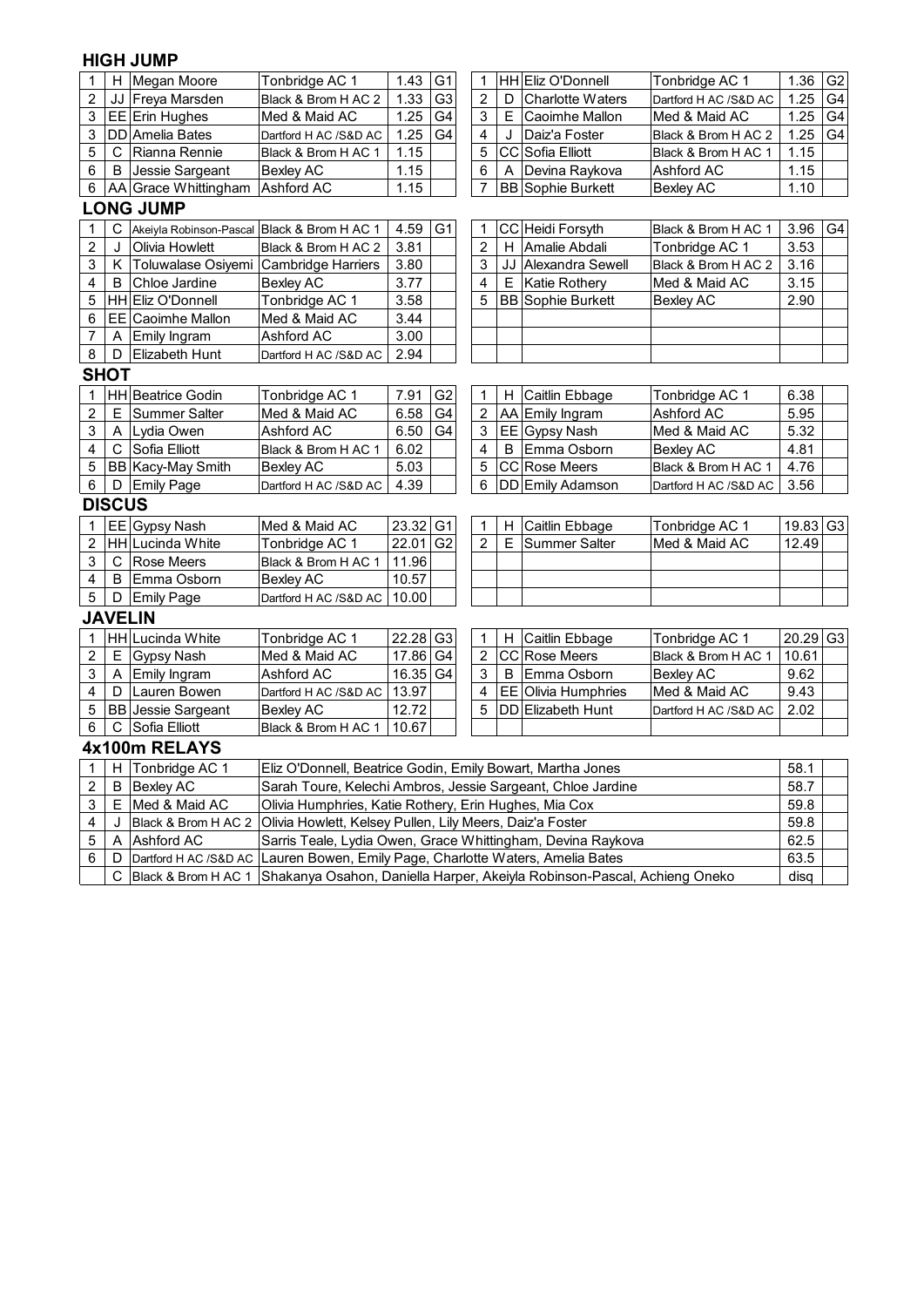# **KYAL - DIVISION 1 U15 GIRLS RESULTS 5th June 2016 Central Park, Dartford**

## **U15 Girls Points Results Overall Points Results**

|                | C Blackheath & Bromley Harriers AC 1             | 171.5 |   | C Blackheath & Bromley Harriers AC 1            |
|----------------|--------------------------------------------------|-------|---|-------------------------------------------------|
| $\overline{2}$ | E Medway & Maidstone AC                          | 149.5 |   | H Tonbridge AC 1                                |
|                | H Tonbridge AC 1                                 | 132.5 |   | E Medway & Maidstone AC                         |
|                | D   Dartford Harriers AC / Swanley & District AC | 109   |   | <b>B</b> Bexley AC                              |
| 5              | Blackheath & Bromley Harriers AC 2               | 104.5 | 5 | D   Dartford Harriers AC/ Swanley & District AC |
|                | B Bexlev AC                                      | 90    | 6 | K Cambridge Harriers                            |
|                | A Ashford AC                                     | 71.5  |   | Blackheath & Bromley Harriers AC 2              |
|                | K Cambridge Harriers                             | 53    | 8 | A Ashford AC                                    |

After 46 events scored

|     |       | C Blackheath & Bromley Harriers AC 1         | 171.5 |  | C Blackheath & Bromley Harriers AC 1          | 629       | -8        |
|-----|-------|----------------------------------------------|-------|--|-----------------------------------------------|-----------|-----------|
|     | 2 I E | Medway & Maidstone AC                        | 149.5 |  | H Tonbridge AC 1                              | 584.5     |           |
| 3 I | H     | Tonbridge AC 1                               | 132.5 |  | E Medway & Maidstone AC                       | $570.5$ 6 |           |
| 4   | D     | Dartford Harriers AC / Swanley & District AC | 109   |  | <b>B</b> Bexlev AC                            | 474       | -5        |
| 5   |       | Blackheath & Bromley Harriers AC 2           | 104.5 |  | D Dartford Harriers AC/ Swanley & District AC | 434       | $\Delta$  |
| 61  | -B    | Bexley AC                                    | 90    |  | K Cambridge Harriers                          | 351       | $\cdot$ 3 |
|     |       | A Ashford AC                                 | 71.5  |  | Blackheath & Bromley Harriers AC 2            | $331.5$ 2 |           |
|     |       | 8   K Cambridge Harriers                     | 53    |  | A Ashford AC                                  | 331       |           |

|                         |             |                               | <b>A String</b>               |              |                 |                | <b>B</b> String |                            |                              |             |                |  |  |
|-------------------------|-------------|-------------------------------|-------------------------------|--------------|-----------------|----------------|-----------------|----------------------------|------------------------------|-------------|----------------|--|--|
| Pos                     | Comp        | Athlete                       | Club                          | Perf         | Grade           | Pos            | Comp            | <b>Athlete</b>             | Club                         | Perf        | Grade          |  |  |
| 100m<br>w/s             |             |                               |                               |              |                 |                | w/s             |                            |                              |             |                |  |  |
| 1                       | Κ           | <b>Renay Thomas</b>           | Cambridge Harriers            | 13.2         | G <sub>3</sub>  | 1              |                 | CC Grace Fullerton         | Black & Brom H AC 1          | 13.2        | G <sub>3</sub> |  |  |
| 2                       | C           | <b>Holly Mpassy</b>           | Black & Brom H AC 1           | 13.3         | G <sub>4</sub>  | $\overline{2}$ |                 | EE Nika Najjar             | Med & Maid AC                | 13.4        | G4             |  |  |
| 3                       | E.          | Kaliyah Young                 | Med & Maid AC                 | 13.3         | G <sub>4</sub>  | 3              |                 | DD Sharna Elliot           | Dartford H AC /S&D AC        | 14.1        |                |  |  |
| 4                       | D           | <b>Chanelle Cole</b>          | Dartford H AC /S&D AC         | 13.7         |                 | 4              | JJ              | <b>Greta Elliott</b>       | Black & Brom H AC 2          | 14.4        |                |  |  |
| 5                       | B           | <b>Angel Gediz</b>            | <b>Bexley AC</b>              | 14.3         |                 | 5              |                 | <b>BB</b> Tiffany Fapetu   | Bexley AC                    | 14.5        |                |  |  |
| 6                       | H.          | Kacey Byard                   | Tonbridge AC 1                | 14.3         |                 | 6              |                 | <b>HH</b> Catherine Davies | Tonbridge AC 1               | 14.8        |                |  |  |
| $\overline{7}$          | J           | Lani Bakewell                 | Black & Brom H AC 2           | 14.4         |                 |                |                 |                            |                              |             |                |  |  |
| 8                       | A           | Joely Catt                    | Ashford AC                    | 14.5         |                 |                |                 |                            |                              |             |                |  |  |
| 200m                    |             |                               | W/S                           |              |                 |                |                 |                            | w/s                          |             |                |  |  |
| 1                       | Κ           | Renay Thomas                  | Cambridge Harriers            | 27.4         | G4              | 1              |                 | CC Lauren Goddard          | Black & Brom H AC 1          | 27.9        | G4             |  |  |
| $\overline{\mathbf{c}}$ | D           | Chanelle Cole                 | Dartford H AC /S&D AC         | 27.5         | G <sub>4</sub>  | 2              |                 | EE Lucy Maunders           | Med & Maid AC                | 28.3        |                |  |  |
| 3                       | $\mathsf C$ | Zoe Martial                   | Black & Brom H AC 1           | 28.4         |                 | 3              |                 | <b>BB</b> Angel Gediz      | <b>Bexley AC</b>             | 28.3        |                |  |  |
| 3                       |             | E Zara Edeleanu               | Med & Maid AC                 | 28.4         |                 | 4              |                 | DD Sharna Elliot           | Dartford H AC /S&D AC        | 29.4        |                |  |  |
| 5                       | J           | <b>Esther Oniwinde</b>        | Black & Brom H AC 2           | 28.8         |                 | 5              | JJ              | <b>Greta Elliott</b>       | Black & Brom H AC 2          | 30.2        |                |  |  |
| 6                       |             | H   Kacey Byard               | Tonbridge AC 1                | 28.8         |                 | 6              |                 | <b>HH</b> Catherine Davies | Tonbridge AC 1               | 31.3        |                |  |  |
| 7                       | B           | Kirstie Hattrill              | <b>Bexley AC</b>              | 29.4         |                 |                |                 |                            |                              |             |                |  |  |
| 800m                    |             |                               |                               |              |                 |                |                 |                            |                              |             |                |  |  |
| 1                       | H.          | Katie Burgess                 | Tonbridge AC 1                | $2:26.2$ G4  |                 | $\mathbf{1}$   |                 | HH Elizabeth Miller        | Tonbridge AC 1               | $2:26.6$ G4 |                |  |  |
| $\overline{c}$          | $\mathsf C$ | Jessica Neal                  | Black & Brom H AC 1           | 2:28.1       | G <sub>4</sub>  | $\overline{2}$ |                 | CC Lily Tappenden          | Black & Brom H AC 1          | $2:28.9$ G4 |                |  |  |
| 3                       | E.          | Charlotte Young               | Med & Maid AC                 | 2:31.5       |                 | 3              |                 | <b>BB</b> Angel Gediz      | Bexley AC                    | 2:38.0      |                |  |  |
| 4                       | J           | Imogen Meers                  | Black & Brom H AC 2           | 2:32.1       |                 | 4              |                 | JJ Rosanna Allan           | Black & Brom H AC 2 2:44.2   |             |                |  |  |
| 5                       | B           | <b>Tiffany Fapetu</b>         | <b>Bexley AC</b>              | 2:37.5       |                 | 5              | D               | Camille Cerely             | Dartford H AC /S&D AC 2:48.3 |             |                |  |  |
| 6                       |             | DD Bethany Panton             | Dartford H AC /S&D AC         | 2:44.6       |                 | 6              |                 | AA Nathalie Kitchin        | Ashford AC                   | 2:50.1      |                |  |  |
| 7                       | Α           | Joely Catt                    | Ashford AC                    | 2:48.8       |                 | 7              |                 | EE Kerry Dewberry          | Med & Maid AC                | 2:57.8      |                |  |  |
| 8                       | Κ           | Rachel Anderson               | Cambridge Harriers            | 2:49.7       |                 | 8              |                 | KK Hannah Hopper           | Cambridge Harriers           | 3:05.8      |                |  |  |
|                         |             | <b>75m HURDLES</b>            | w/s                           |              |                 |                |                 |                            | w/s                          |             |                |  |  |
| 1                       | H.          | Eleanor McGrath               | Tonbridge AC 1                | 12.4         | G <sub>3</sub>  | 1              |                 | EE Nika Najjar             | Med & Maid AC                | 12.8        | G4             |  |  |
| 2                       | E.          | <b>Lucy Maunders</b>          | Med & Maid AC                 | 12.6         | G3              | 2              |                 | CC Zoe Austridge           | Black & Brom H AC 1          | 13.1        | G4             |  |  |
| 3                       | C           | <b>Grace Fullerton</b>        | Black & Brom H AC 1           | 12.9         | G <sub>4</sub>  | 3              |                 | HH Rebekah O'Brien         | Tonbridge AC 1               | 13.8        |                |  |  |
| 4                       | B           | Joy Kelvin                    | <b>Bexley AC</b>              | 13.2         | $\overline{G}4$ | 4              |                 | JJ Isabelle Bridge         | Black & Brom H AC 2          | 14.8        |                |  |  |
| 5                       | J           | Ella Brown                    | Black & Brom H AC 2           | 14.2<br>16.9 |                 | 5              |                 | <b>BB</b> Tiffany Fapetu   | Bexley AC                    | 18.2        |                |  |  |
| 6                       | D           | Calista Boulton<br>2000m Walk | Dartford H AC /S&D AC         |              |                 |                |                 |                            |                              |             |                |  |  |
| 1                       |             | J Isabelle Bridge             | Black & Brom H AC 2 11:32.7   |              |                 |                |                 |                            |                              |             |                |  |  |
| $\overline{2}$          |             | D Annabel Arnold              | Dartford H AC /S&D AC 13:58.4 |              |                 |                |                 |                            |                              |             |                |  |  |
|                         |             | E Beatrice Fury               | Med & Maid AC                 | dnf          |                 |                |                 |                            |                              |             |                |  |  |
|                         |             | <b>HIGH JUMP</b>              |                               |              |                 |                |                 |                            |                              |             |                |  |  |
| 1                       |             | C Alice Prentice              | Black & Brom H AC 1           | 1.53         | G <sub>2</sub>  | 1              |                 | CC Kamiyla Robinson-Pascal | Black & Brom H AC 1          | 1.45        | G4             |  |  |
| 2                       |             | H Rebekah O'Brien             | Tonbridge AC 1                | 1.53         | G <sub>2</sub>  | $\overline{2}$ | D               | Chanelle Cole              | Dartford H AC /S&D AC        | 1.40        | G <sub>4</sub> |  |  |
| 3                       |             | K Ayanna Henry                | Cambridge Harriers            | 1.50         | G <sub>3</sub>  | 2              |                 | HH Stephanie Puxty         | Tonbridge AC 1               | 1.40        | G <sub>4</sub> |  |  |
| 4                       |             | E Kaliyah Young               | Med & Maid AC                 | 1.45         | G4              | 4              |                 | EE Kerry Dewberry          | Med & Maid AC                | 1.30        |                |  |  |
| 5                       |             | DD Camille Cerely             | Dartford H AC /S&D AC         | 1.40         | G4              | 5              |                 | <b>B</b> Joy Kelvin        | <b>Bexley AC</b>             | 1.25        |                |  |  |
| 6                       | J           | Isabelle Bridge               | Black & Brom H AC 2           | 1.35         |                 |                |                 |                            |                              |             |                |  |  |
| 6                       |             | AA Ciara Mackey               | Ashford AC                    | 1.35         |                 |                |                 |                            |                              |             |                |  |  |
| 8                       |             | <b>BB</b> Kirstie Hattrill    | <b>Bexley AC</b>              | 1.30         |                 |                |                 |                            |                              |             |                |  |  |
|                         |             |                               |                               |              |                 |                |                 |                            |                              |             |                |  |  |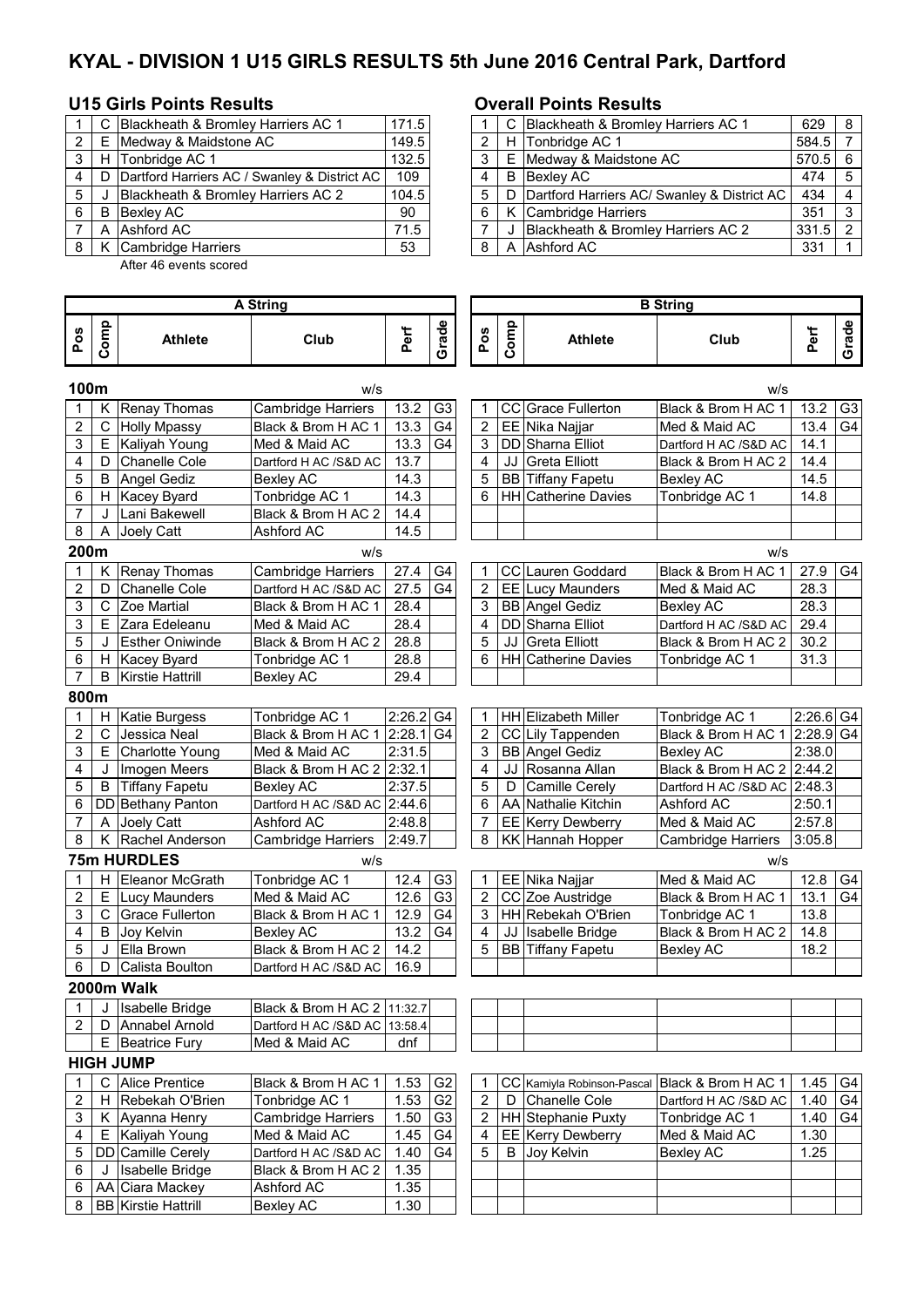| $\mathbf 1$    | Е              | Lauren Farley                           | Med & Maid AC                                                                               | 4.89                                                                                                                                                   | G <sub>3</sub>         | 1              |    | EE Zara Edeleanu                           | Med & Maid AC             | 4.20         |    |
|----------------|----------------|-----------------------------------------|---------------------------------------------------------------------------------------------|--------------------------------------------------------------------------------------------------------------------------------------------------------|------------------------|----------------|----|--------------------------------------------|---------------------------|--------------|----|
| 2              | $\mathsf{B}$   | Joy Kelvin                              | Bexley AC                                                                                   | 4.61                                                                                                                                                   | G4                     | $\overline{2}$ |    | CC Zoe Austridge                           | Black & Brom H AC 1       | 4.12         |    |
| 3              | A              | Jade Curtis                             | Ashford AC                                                                                  | 4.43                                                                                                                                                   |                        | 3              |    | <b>BB</b> Kirstie Hattrill                 | Bexley AC                 | 4.04         |    |
| 4              | C              | Kamiyla Robinson-Pascal                 | Black & Brom H AC 1                                                                         | 4.41                                                                                                                                                   |                        | 4              |    | AA Ciara Mackey                            | Ashford AC                | 3.94         |    |
| 5              | D              | Megan Groombridge Dartford H AC /S&D AC |                                                                                             | 4.26                                                                                                                                                   |                        | 5              |    | <b>DD</b> Charlotte Crockford              | Dartford H AC /S&D AC     | 3.91         |    |
| 6              |                | H Rebekah O'Brien                       | Tonbridge AC 1                                                                              | 4.18                                                                                                                                                   |                        | 6              |    | HH Catherine Davies                        | Tonbridge AC 1            | 3.85         |    |
| 7              |                | K Ayanna Henry                          | <b>Cambridge Harriers</b>                                                                   | 4.07                                                                                                                                                   |                        | 7              | JJ | Olaide Akinbobola                          | Black & Brom H AC 2       | 3.39         |    |
| $\bf 8$        | J              | Ella Brown                              | Black & Brom H AC 2                                                                         | 4.02                                                                                                                                                   |                        | $\bf 8$        |    | KK Hannah Hopper                           | <b>Cambridge Harriers</b> | 3.01         |    |
| <b>SHOT</b>    |                |                                         |                                                                                             |                                                                                                                                                        |                        |                |    |                                            |                           |              |    |
| 1              | E              | Lauren Farley                           | Med & Maid AC                                                                               | 10.40                                                                                                                                                  | G <sub>2</sub>         | 1              |    | EE Hollie Newman                           | Med & Maid AC             | 8.93         | G4 |
| 2              |                | H Kirsty-Anne Ebbage                    | Tonbridge AC 1                                                                              | 10.34                                                                                                                                                  | G <sub>2</sub>         | $\overline{2}$ |    | CC Alexandra Kelsey                        | Black & Brom H AC 1       | 8.69         | G4 |
| 3              |                | C Kareena Galley                        | Black & Brom H AC 1                                                                         | 9.01                                                                                                                                                   | G <sub>4</sub>         | 3              |    | HH Amber Warrender                         | Tonbridge AC 1            | 8.53         | G4 |
| 4              |                | A Ashley Ward                           | Ashford AC                                                                                  | 7.84                                                                                                                                                   |                        | 4              |    | AA Freya Simkins                           | Ashford AC                | 7.83         |    |
| 5              | J              | <b>Skye Cook</b>                        | Black & Brom H AC 2                                                                         | 6.51                                                                                                                                                   |                        | 5              | B  | Ruth Ogunseri                              | <b>Bexley AC</b>          | 5.40         |    |
| 6              |                | BB Rebekah Ogunseri                     | <b>Bexley AC</b>                                                                            | 6.21                                                                                                                                                   |                        | 6              |    | DD Annabel Arnold                          | Dartford H AC /S&D AC     | 4.22         |    |
| 7              |                | D Amy Willard                           | Dartford H AC /S&D AC                                                                       | 5.44                                                                                                                                                   |                        |                |    | JJ Sanmi Odiase                            | Black & Brom H AC 2       | ndr          |    |
|                | <b>DISCUS</b>  |                                         |                                                                                             |                                                                                                                                                        |                        |                |    |                                            |                           |              |    |
| 1              |                | H Kirsty-Anne Ebbage                    | Tonbridge AC 1                                                                              | 28.73                                                                                                                                                  | G <sub>1</sub>         | 1              |    | CC Daisy Dowling                           | Black & Brom H AC 1       | 18.42        |    |
| 2              | С              | Kareena Galley                          | Black & Brom H AC 1                                                                         | 24.56                                                                                                                                                  | G <sub>3</sub>         | 2              |    | AA Freya Simkins                           | Ashford AC                | 16.17        |    |
| 3              |                | A Ashley Ward                           | Ashford AC                                                                                  | 20.37                                                                                                                                                  | $\overline{\text{G4}}$ | $\mathsf 3$    | J  | <b>Skye Cook</b>                           | Black & Brom H AC 2       | 13.97        |    |
| 4              |                | <b>KK</b> Anna Blincoe                  | Cambridge Harriers                                                                          | 19.02                                                                                                                                                  |                        | 4              |    | DD Annabel Arnold                          | Dartford H AC /S&D AC     | 11.95        |    |
| 5              |                | D Amy Willard                           | Dartford H AC /S&D AC                                                                       | 16.72                                                                                                                                                  |                        | 5              | Е  | Katherine Donnelly                         | Med & Maid AC             | 10.81        |    |
| 6              |                | JJ Sanmi Odiase                         | Black & Brom H AC 2                                                                         | 15.35                                                                                                                                                  |                        | 6              |    | BB Rebekah Ogunseri                        | Bexley AC                 | 9.51         |    |
| 7              |                | EE Lauren Colwell                       | Med & Maid AC                                                                               | 14.93                                                                                                                                                  |                        |                |    |                                            |                           |              |    |
| $\bf 8$        |                | B Ruth Ogunseri                         | Bexley AC                                                                                   | 10.32                                                                                                                                                  |                        |                |    |                                            |                           |              |    |
|                | <b>JAVELIN</b> |                                         |                                                                                             |                                                                                                                                                        |                        |                |    |                                            |                           |              |    |
| 1              | $\mathsf C$    | Daisy Dowling                           | Black & Brom H AC 1                                                                         | 33.91                                                                                                                                                  | G <sub>1</sub>         | 1              |    | HH Amber Warrender                         | Tonbridge AC 1            | 21.41        |    |
| $\overline{c}$ |                | $\overline{E}$ Lauren Farley            | Med & Maid AC                                                                               | 30.29                                                                                                                                                  | G <sub>3</sub>         | $\overline{2}$ |    | EE Hollie Newman                           | Med & Maid AC             | 18.83        |    |
| 3              |                | A Ashley Ward                           | Ashford AC                                                                                  | 26.91                                                                                                                                                  | G <sub>3</sub>         | 3              |    | CC Kareena Galley                          | Black & Brom H AC 1       | 10.94        |    |
| 4              |                | H Kirsty-Anne Ebbage                    | Tonbridge AC 1                                                                              | 24.65                                                                                                                                                  | G4                     | 4              |    | JJ Sanmi Odiase                            | Black & Brom H AC 2       | 10.18        |    |
| 5              | J              | Madeleine Bonner                        | Black & Brom H AC 2                                                                         | 15.33                                                                                                                                                  |                        | 5              |    | AA Freya Simkins                           | Ashford AC                | 6.15         |    |
| 6              | D              | Amy Willard                             | Dartford H AC /S&D AC                                                                       | 10.69                                                                                                                                                  |                        | 6              |    | KK Hannah Hopper                           | Cambridge Harriers        | 5.62         |    |
| $\overline{7}$ |                | K Renay Thomas                          | Cambridge Harriers                                                                          | 10.54                                                                                                                                                  |                        |                | B  | Mia Bonner                                 | Bexley AC                 | ndr          |    |
| 8              |                | BB Rebekah Ogunseri                     | <b>Bexley AC</b>                                                                            | 10.53                                                                                                                                                  |                        |                |    | DD Megan Groombridge Dartford H AC /S&D AC |                           | ndr          |    |
|                | <b>RELAYS</b>  |                                         |                                                                                             |                                                                                                                                                        |                        |                |    |                                            |                           |              |    |
|                | 4x100m         |                                         |                                                                                             |                                                                                                                                                        |                        |                |    |                                            |                           |              |    |
| 1              |                |                                         | C  Black & Brom H AC 1  Zoe Martial, Holly Mpassy, Kamiyla Robinson-Pascal, Grace Fullerton |                                                                                                                                                        |                        |                |    |                                            |                           | 54.2         |    |
| 2              |                | E   Med & Maid AC                       |                                                                                             |                                                                                                                                                        |                        |                |    |                                            |                           | 54.6         |    |
| 3              |                |                                         |                                                                                             | Kaliyah Young, Lucy Maunders, Lauren Farley, Zara Edeleanu<br>D Dartford H AC /S&D AC Chanelle Cole, Megan Groombridge, Sharna Elliot, Calista Boulton |                        |                |    |                                            |                           |              |    |
| 4              |                | <b>B</b> Bexley AC                      | Kirstie Hattrill, Angel Gediz, Joy Kelvin, Tiffany Fapetu                                   |                                                                                                                                                        |                        |                |    |                                            |                           | 54.9<br>55.2 |    |
| 5              | J              |                                         | Black & Brom H AC 2 Greta Elliott, Lani Bakewell, Ella Brown, Madeleine Bonner              |                                                                                                                                                        |                        |                |    |                                            |                           | 55.6         |    |
| 6              |                | H Tonbridge AC 1                        | Katie Burgess, Catherine Davies, Kacey Byard, Elizabeth Miller                              |                                                                                                                                                        |                        |                |    |                                            |                           | 57.8         |    |
|                | 4x300m         |                                         |                                                                                             |                                                                                                                                                        |                        |                |    |                                            |                           |              |    |
| $\mathbf{1}$   |                | C Black & Brom H AC 1                   | Holly Mpassy, Zoe Austridge, Lily Tappenden, Lauren Goddard                                 |                                                                                                                                                        |                        |                |    |                                            |                           | 3:02.2       |    |
| 2              | H.             | Tonbridge AC 1                          | Elizabeth Miller, Katie Burgess, Kacey Byard, Matilda Hall                                  |                                                                                                                                                        |                        |                |    |                                            |                           | 3:09.1       |    |
| 3              | J              | Black & Brom H AC 2                     | Kendaa Cameron-Chavannes, Isabelle Bridge, Ella Brown, Rosanna Allan                        |                                                                                                                                                        |                        |                |    |                                            |                           | 3:18.6       |    |
| 4              | Е              | Med & Maid AC                           | Hollie Newman, Lauren Colwell, Bethany Neal, Nika Najjar                                    |                                                                                                                                                        |                        |                |    |                                            |                           | 3:18.6       |    |
| 5              |                | A Ashford AC                            |                                                                                             | 3:25.6<br>Ashley Ward, Joely Catt, Ciara Mackey, Nathalie Kitchin                                                                                      |                        |                |    |                                            |                           |              |    |

6 | D |Dartford H AC /S&D AC |Calista Boulton, Camille Cerely, Bethany Panton, Emma Hillier | 3:32.3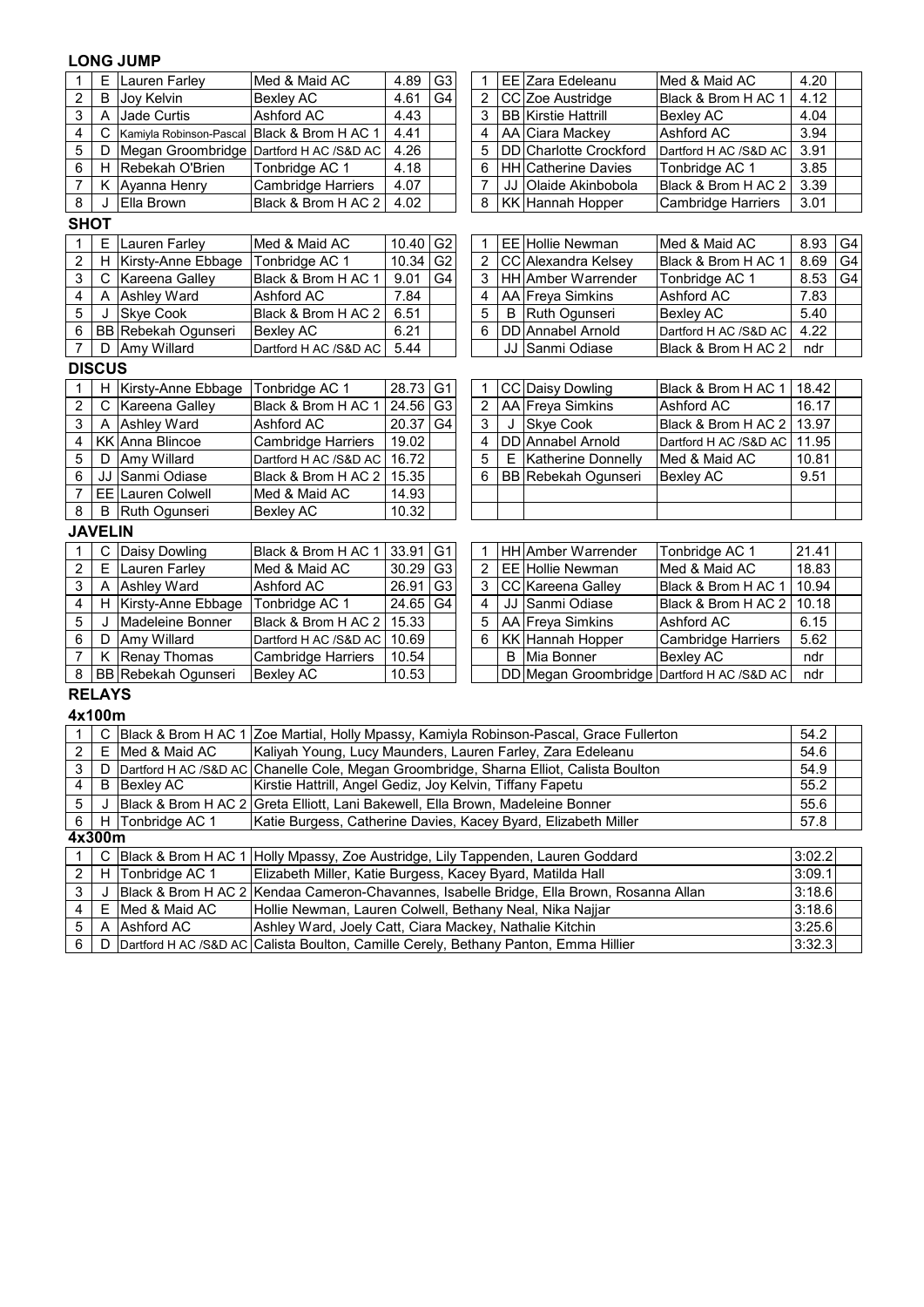| NON-SCORING RESULTS 5th June 2016 Central Park, Dartford |  |  |  |  |  |  |
|----------------------------------------------------------|--|--|--|--|--|--|
|----------------------------------------------------------|--|--|--|--|--|--|

|                | Athlete                                                         | Club                      | ኮeተ<br>ደ | Grade          |
|----------------|-----------------------------------------------------------------|---------------------------|----------|----------------|
| 100m           | U13 Boys                                                        | W/S                       |          |                |
| 1              | <b>Christian Dolley</b>                                         | Tonbridge AC 1            | 14.0     |                |
| $\overline{2}$ | Kieran Isaac                                                    | Med & Maid AC             | 14.3     |                |
| 3              | Fredrik Nordgren                                                | <b>Cambridge Harriers</b> | 15.3     |                |
| 4              | <b>Prince Gediz</b>                                             | <b>Bexley AC</b>          | 15.4     |                |
| 200m           |                                                                 | w/s                       |          |                |
| 1              | <b>Callum Carlton</b>                                           | Black & Brom H AC 2       | 31.2     |                |
| 2              | <b>Oliver Hrabe</b>                                             | Dartford H AC / S&D AC    | 31.9     |                |
| 3              | <b>Christian Hopper</b>                                         | <b>Cambridge Harriers</b> | 31.9     |                |
| 4              | <b>Prince Gediz</b>                                             | <b>Bexley AC</b>          | 32.1     |                |
| 800m           |                                                                 |                           |          |                |
| 1              | <b>Oliver Hill</b>                                              | Tonbridge AC 1            | 2:29.3   | G4             |
| 2              | <b>Thomas Penlington</b>                                        | Black & Brom H AC 1       | 2:33.4   | G4             |
| 3              | Stephen Read                                                    | Dartford H AC / S&D AC    | 2:40.6   |                |
| 4              | <b>Adam Parkinson</b>                                           | Black & Brom H AC 2       | 2:44.3   |                |
| 5              | <b>Maxwell Gilchrist</b>                                        | <b>Bexley AC</b>          | 2:47.9   |                |
|                | <b>HIGH JUMP</b>                                                |                           |          |                |
| 1              | Kamau Henry                                                     | <b>Cambridge Harriers</b> | 1.20     |                |
|                | <b>LONG JUMP</b>                                                |                           |          |                |
| 1              | Ali Dioum                                                       | <b>Bexley AC</b>          | ndr      |                |
| 2              | Dwayne Adeyinka                                                 | <b>Cambridge Harriers</b> | 3.09     |                |
| <b>SHOT</b>    |                                                                 |                           |          |                |
| 1              | Lewis Bailey                                                    | <b>Bexley AC</b>          | 4.44     |                |
|                | 4x100m RELAYS                                                   |                           |          |                |
| 1              | Max Gregson, Brandon Back, Adam<br>Parkinson, Connor Sutton     | Black & Brom H AC 2       | 61.8     |                |
| 2              | Ethan Fiore, Kamau Henry, Christian<br>Hopper, Fredrik Nordgren | <b>Cambridge Harriers</b> | 65.2     |                |
|                | U15 Boys                                                        |                           |          |                |
| 100m           |                                                                 | w/s                       |          |                |
| 1              | Amen Eguavoen                                                   | <b>Cambridge Harriers</b> | 12.1     | G <sub>3</sub> |
| 2              | James Coward                                                    | <b>Ashford AC</b>         | 12.7     |                |
| 3              | Leo McCallum                                                    | Black & Brom H AC 2       | 13.9     |                |
| 4              | Tobi Akioye                                                     | Tonbridge AC 1            | 13.9     |                |
| 5              | Josef Hrabe                                                     | Dartford H AC / S&D AC    | 14.1     |                |
| 200m           |                                                                 |                           |          |                |
| 1              | <b>Thomas Mills</b>                                             | Black & Brom H AC 1       | 24,5     |                |
| $\overline{2}$ | <b>Myles Duffus</b>                                             | <b>Cambridge Harriers</b> | 27.7     |                |
| 3              | Tobi Akioye                                                     | Tonbridge AC 1            | 29.5     |                |
| 4              | James Rothery                                                   | Med & Maid AC             | 30.8     |                |
| 800m           |                                                                 |                           |          |                |
| 1              | Stephen Bamigbade                                               | <b>Bexley AC</b>          | 2:19.4   |                |
| $\overline{2}$ | Fidele Kassindi                                                 | <b>Cambridge Harriers</b> | 2:22.9   |                |
| 3              | <b>Alexander Donnelly</b>                                       | Med & Maid AC             | 2:23.5   |                |
| 4              | <b>Cameron Swatton</b>                                          | Black & Brom H AC 2       | 2:23.8   |                |
| 5              | <b>Justin Strover</b>                                           | Black & Brom H AC 1       | 2:24.2   |                |
| 6              | <b>Oliver Burgess</b>                                           | Dartford H AC / S&D AC    | 2:27.2   |                |
|                | <b>HIGH JUMP</b>                                                |                           |          |                |
| 1              | James Rothery                                                   | Med & Maid AC             | 1.40     |                |
| $\overline{2}$ | Josef Hrabe                                                     | Dartford H AC / S&D AC    | 1.25     |                |
|                | <b>LONG JUMP</b>                                                |                           |          |                |
| 1              | Caelan Raju                                                     | Black & Brom H AC 1       | 4.91     |                |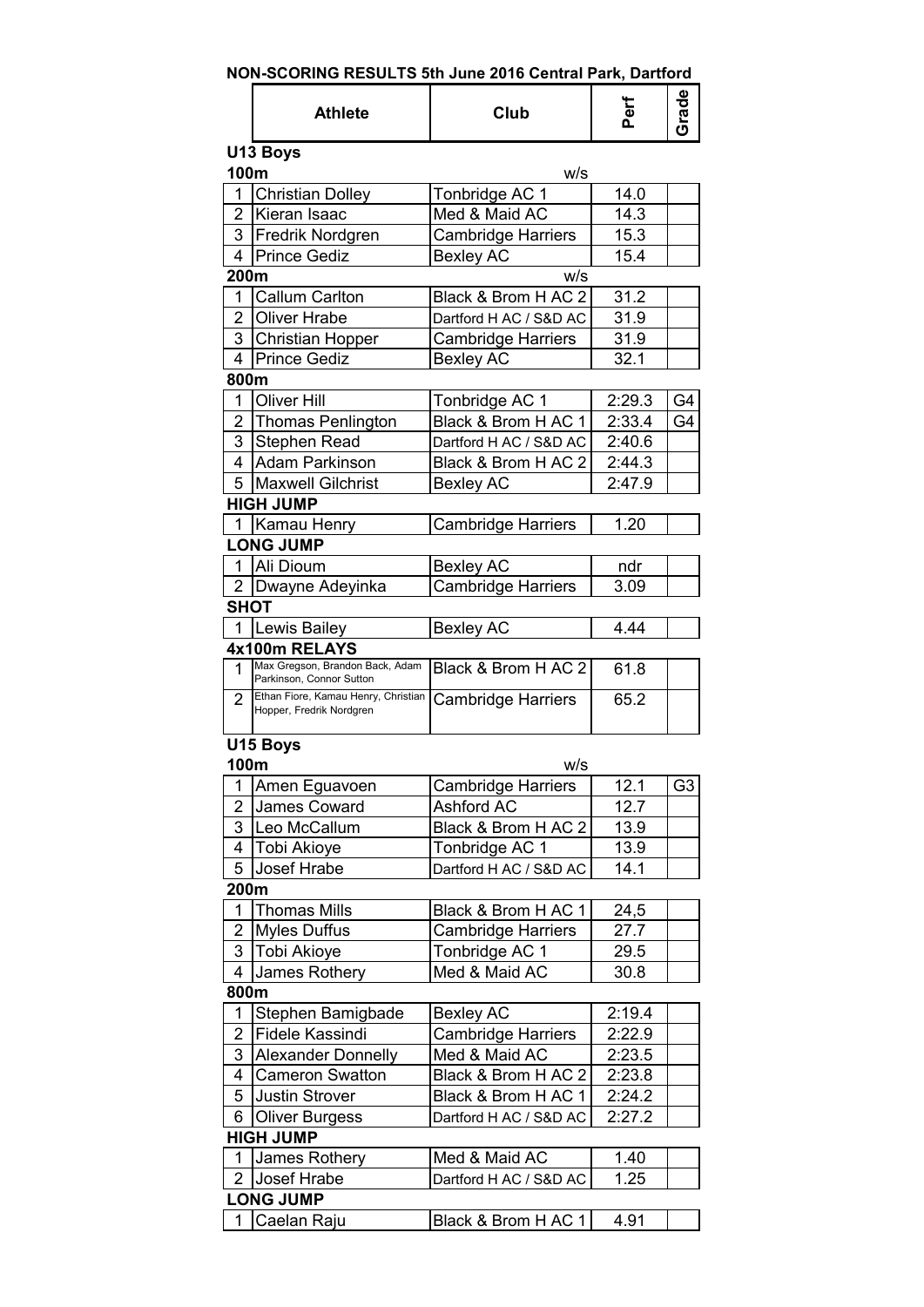|                          | SHOT                                                                    |                           |        |                |  |  |  |
|--------------------------|-------------------------------------------------------------------------|---------------------------|--------|----------------|--|--|--|
| $\mathbf{1}$             | Joshua O'Brien                                                          | Tonbridge AC 1            | 6.60   |                |  |  |  |
|                          | <b>DISCUS</b>                                                           |                           |        |                |  |  |  |
| 1                        | Sean Lancaster                                                          | Black & Brom H AC 1       | 21.49  |                |  |  |  |
| $\overline{2}$           | <b>Oliver Burgess</b>                                                   | Dartford H AC / S&D AC    | 15.73  |                |  |  |  |
|                          | <b>HAMMER</b>                                                           |                           |        |                |  |  |  |
| $\mathbf{1}$             | Justin Strover                                                          | Black & Brom H AC 1       | 9.82   |                |  |  |  |
|                          | U13 Girls                                                               |                           |        |                |  |  |  |
| 75m                      |                                                                         | W/S                       |        |                |  |  |  |
| 1                        | Samantha Stubbs                                                         | Tonbridge AC 1            | 10.7   | G <sub>3</sub> |  |  |  |
| $\overline{2}$           | Paris Lee                                                               | Med & Maid AC             | 11.4   |                |  |  |  |
| 3                        | Chloe Skipp                                                             | Black & Brom H AC 2       | 11.5   |                |  |  |  |
| 4                        | <b>Kacey Walters</b>                                                    | <b>Cambridge Harriers</b> | 11.6   |                |  |  |  |
| 5                        | <b>Elizabeth Thorne</b>                                                 | <b>Ashford AC</b>         | 12.0   |                |  |  |  |
| 150m                     |                                                                         |                           |        |                |  |  |  |
| 1                        | Emily Bowart                                                            | Tonbridge AC 1            | 21.4   |                |  |  |  |
| $\overline{2}$           | Rianna Rennie                                                           | Black & Brom H AC 1       | 22.6   |                |  |  |  |
| 3                        | Omachi Machie                                                           | Black & Brom H AC 2       | 23.9   |                |  |  |  |
| 4                        | Tegan Salter                                                            | Med & Maid AC             | 24.9   |                |  |  |  |
| 800m                     |                                                                         |                           |        |                |  |  |  |
| 1                        | Shakanya Osahon                                                         | Black & Brom H AC 1       | 2:37.8 | G4             |  |  |  |
|                          | 70m HURDLES                                                             | W/S                       |        |                |  |  |  |
| $\mathbf 1$              | Shakanya Osahon                                                         | Black & Brom H AC 1       | 12.4   |                |  |  |  |
|                          | <b>HIGH JUMP</b>                                                        |                           |        |                |  |  |  |
| $\mathbf 1$              | <b>Kacey Walters</b>                                                    | <b>Cambridge Harriers</b> | 1.25   |                |  |  |  |
|                          | <b>LONG JUMP</b>                                                        |                           |        |                |  |  |  |
| 1                        | <b>Lily Meers</b>                                                       | Black & Brom H AC 2       | 2.99   |                |  |  |  |
| $\overline{2}$           | Achieng Oneko                                                           | Black & Brom H AC 1       | 4.09   | G4             |  |  |  |
| 3                        | Martha Jones                                                            | Tonbridge AC 1            | 3.80   |                |  |  |  |
| 4                        | Kacy-May Smith                                                          | <b>Bexley AC</b>          | 2.42   |                |  |  |  |
| 5                        | <b>Tegan Salter</b>                                                     | Med & Maid AC             | 3.30   |                |  |  |  |
|                          | <b>SHOT</b>                                                             |                           |        |                |  |  |  |
| 1                        | Amalie Abdali                                                           | Tonbridge AC 1            | 6.18   |                |  |  |  |
| $\overline{2}$           | Rosie Page                                                              | Cambridge Harriers        | 5.36   |                |  |  |  |
|                          | <b>DISCUS</b>                                                           |                           |        |                |  |  |  |
| 1                        | Rosie Page                                                              | Cambridge Harriers        | 17.02  | G4             |  |  |  |
| 2                        | Caoimhe Mallon                                                          | Med & Maid AC             | 11.00  |                |  |  |  |
|                          | <b>JAVELIN</b>                                                          |                           |        |                |  |  |  |
| 1                        | Rosie Page                                                              | <b>Cambridge Harriers</b> | 15.78  | G4             |  |  |  |
| 2                        | Megan Moore                                                             | Tonbridge AC 1            | 18.48  | G4             |  |  |  |
| 3                        | Katie Rothery                                                           | Med & Maid AC             | 8.10   |                |  |  |  |
|                          | 4x100m RELAYS                                                           |                           |        |                |  |  |  |
| 1                        | Amarisa Sibley, Ellie Lucy Dolby,<br>Rianna Rennie, Olivia English      | Black & Brom H AC 1       | 59.7   |                |  |  |  |
| 2                        | Samantha Stubbs, Amalie<br>Abdali, Lucinda White, Caitlin               | Tonbridge AC 1            | 61.5   |                |  |  |  |
| 3                        | Ebbage<br>Omachi Machie, Hannah Clark,<br>Chloe Skipp, Alexandra Sewell | Black & Brom H AC 2       | 64.5   |                |  |  |  |
| 4                        | Paris Lee, Summer Salter,<br>Tegan Salter, Gypsy Nash                   | Med & Maid AC             | 65.8   |                |  |  |  |
| U15 Girls<br>100m<br>w/s |                                                                         |                           |        |                |  |  |  |
| 1                        | Calista Boulton                                                         | Dartford H AC / S&D AC    | 14.2   |                |  |  |  |
| $\overline{2}$           | <b>Emily Purser</b>                                                     | Black & Brom H AC 1       | 14.5   |                |  |  |  |
| 200m                     |                                                                         | w/s                       |        |                |  |  |  |
| 1                        | Ruchelle Taylor                                                         | Black & Brom H AC 1       | 29.6   |                |  |  |  |
| $\overline{2}$           | Megan Groombridge                                                       | Dartford H AC / S&D AC    | 29.9   |                |  |  |  |
|                          |                                                                         |                           |        |                |  |  |  |

3 Bethany Neal Med & Maid AC | 30.8

**SHOT**